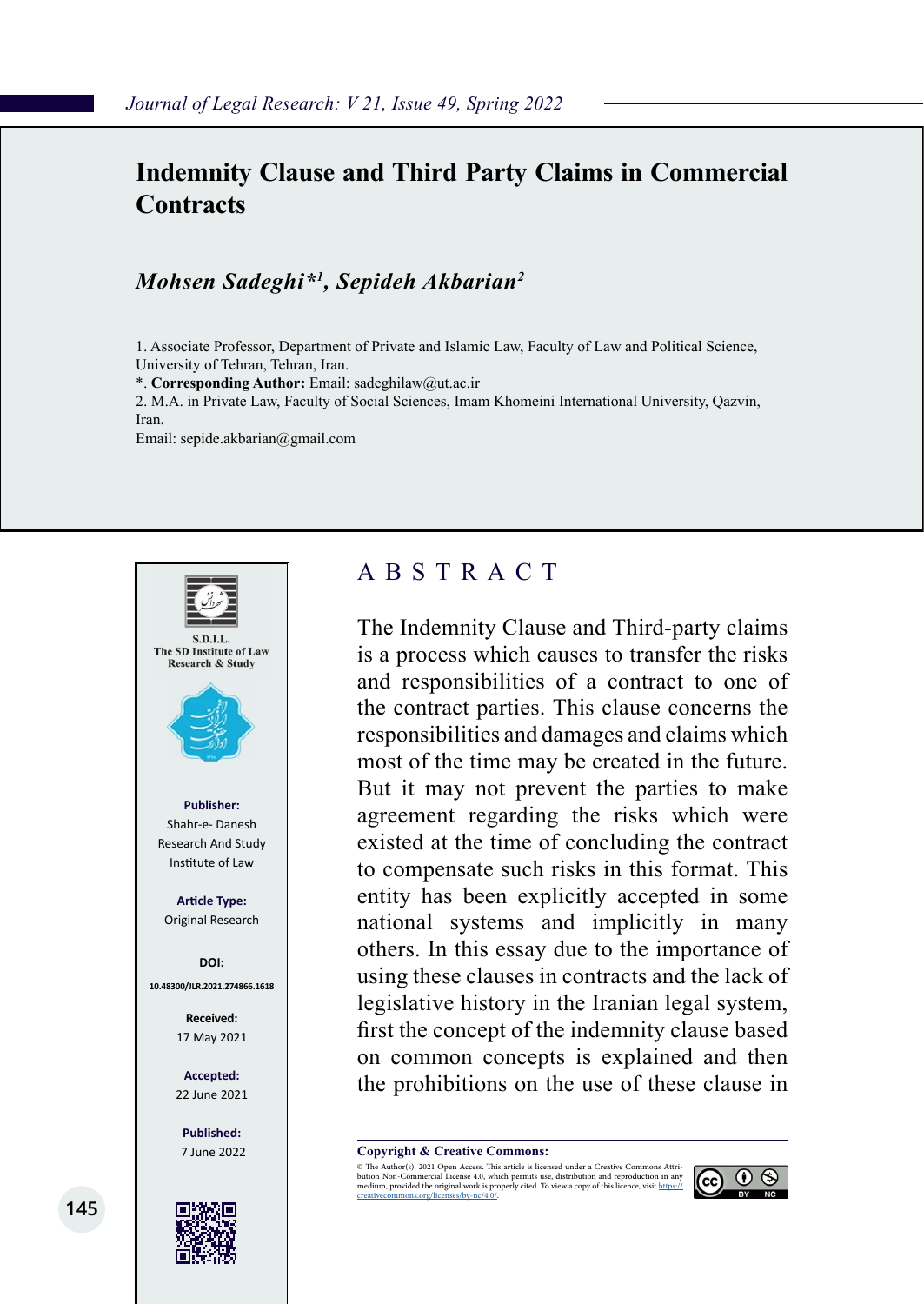contracts are discussed. In addition, the position of this clause in licensing agreement is examined in detail.

**Keywords:** Indemnity Clause, Transfer of Liability, Risk Allocation, Licensing Agreement.

Excerpted from the dissertation entitled "Study of the condition of covering compensation and claims of third parties in contracts", Qazvin Imam Khomeini International University, Faculty of Social Sciences.

**Funding:** The author(s) received no financial support (funding, grants, sponsorship) for the research, authorship, and/or publication of this article.

#### **Author contributions:**

Sepideh Akbarian: Conceptualization, Methodology, Software Validation, Formal analysis, Investigation, Resources, Writing - Original Draft, Writing - Review & Editing, Supervision.

Mohsen Sadeghi: Conceptualization, Methodology, Software Validation, Formal analysis, Investigation, Resources, Writing - Original Draft, Writing - Review & Editing.

**Competing interests:** The authors declare that they have no competing interests.

#### **Citation:**

**Sadeghi, Mohsen & Sepideh Akbarian. "Indemnity Clause and Third Party Claims in Commercial Contracts" Journal of Legal Research 21, no. 49 (June 7, 2022): 145-170.**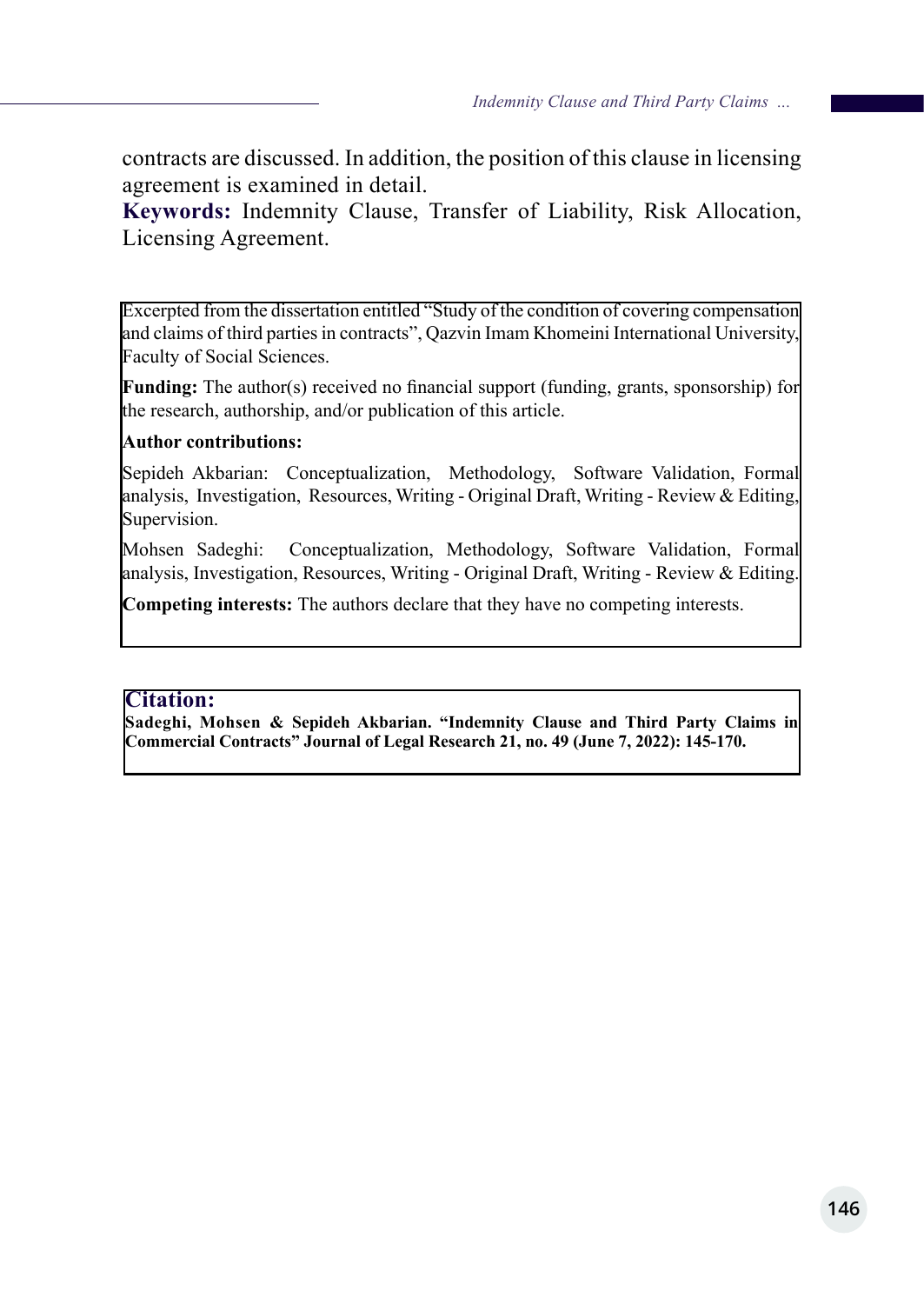#### Extended Abstract

Today, due to the expansion of trade and economic relations, contracts play a very important role in the relationship between people, which are very diverse in terms of subject matter. The complexity of the relationship between individuals and the responsibilities arising from the contracts always raised different concerns for the parties about how to compensate for the damages and responsibilities arising from the contract because in some of these contracts and transactions such as purchases, businesses, Technology transfer It was possible that the parties did not have insight and full awareness of each other's responsibilities. Therefore, in order to get rid of this challenge and respond to the needs of individuals, a solution was found and the indemnity clause was invented. In other words, the indemnity clause alleviated the parties' concerns about damages and liabilities and how to compensate them. This is because the indemnity clause is a process that transfers the risks and responsibilities arising from the contract to one of the parties of the contract. In fact, this clause often refers to responsibilities, indemnities, and claims that may arise in the future. However, this does not prevent the parties from agreeing on the risks that existed at the time of the contract and the methods of compensation in this form. As a matter of fact, the indemnity clause is an agreement to cover the potential risks of one party by another party who has a better ability to assess and manage the risks. This legal entity is rooted in Common law. According to legal principles, every person should be liable for damages or losses that have caused it. The indemnity clause is a kind of an exception to this principle in the common law. This institution is rooted in the theory of unjust enrichment, according to which, where fair principles and rules consider it necessary, the burden of compensation is transferred from one side of the contract to the other. This clause can be a factor to motivate the parties to conclude or not to conclude a contract, because the amount of their responsibilities for damages within the framework of this clause can be predicted. In other words, when the amount of liabilities and damages resulting from a contract causes the parties to refuse to conclude the contract, the inclusion of this clause in the contract can help to find a solution to the concerns about damages and responsibilities. It should also be noted that these clauses are preventive and put an end to the individuals 'confusion about damages and liabilities, and provide a framework for judges to determine the liability of individuals. An agreement to cover damages and claims of third parties can be reflected in many contracts as a clause, in other words, be part of the structure of a contract or it can be as an independent contract. However, since this agreement is usually written as a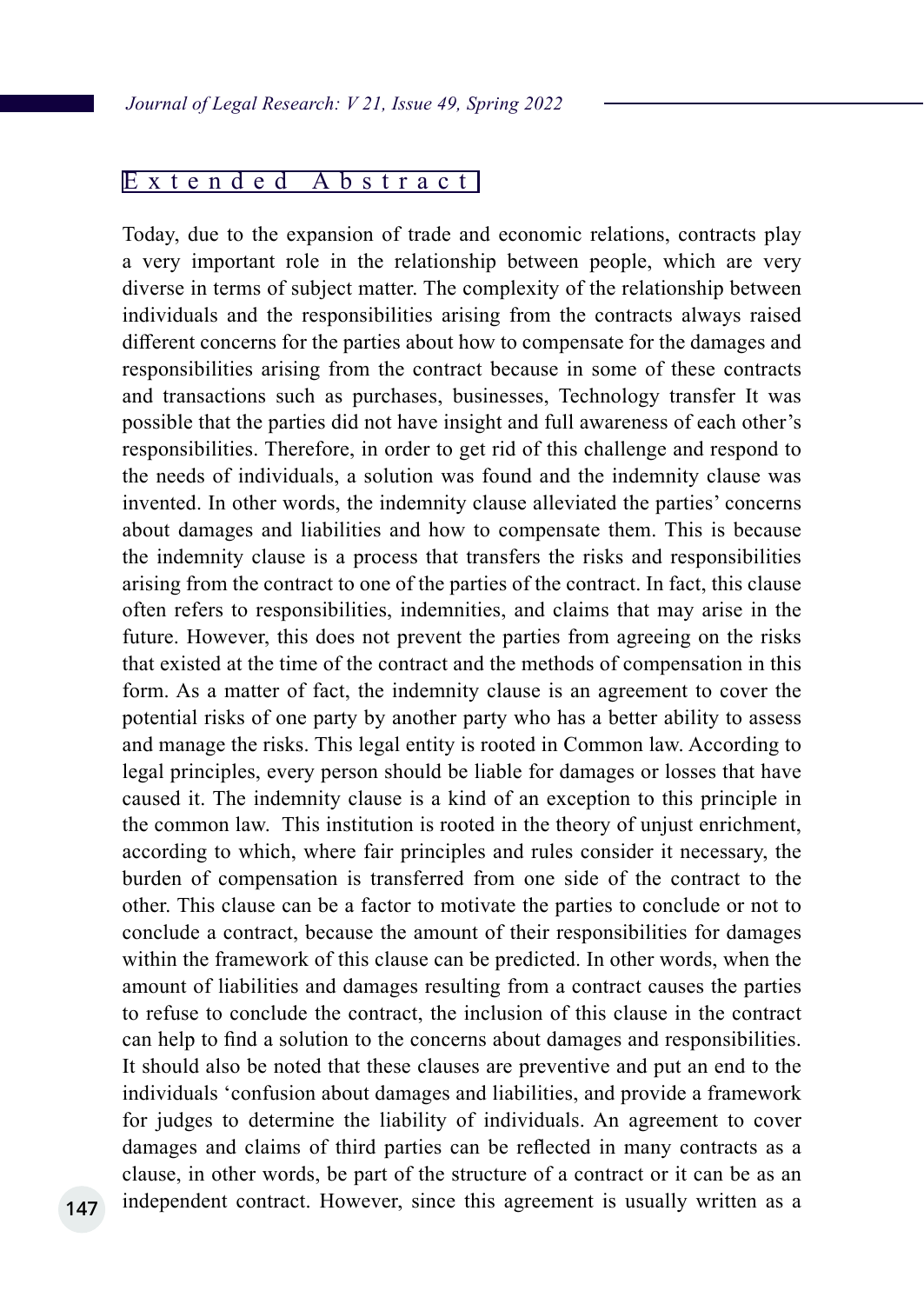clause in the main contract and it is rarely seen that the parties agree on this as an independent contract, so it is commonly referred to as the indemnity clause. Also, the inclusion of the indemnity clause in contracts may provide grounds for the abuse of some profiteers in order to create increasing responsibilities for the obligor of these clauses in the shadow of the protection that these clauses provide for them. This is because when a person knows that his action does not cause him any responsibility, he may not take even the slightest precaution in fulfilling his legal obligations or duties or even intentionally make the indemnitor responsible. Therefore, in most legal systems of the world, attempts have been made to provide restrictions in the implementation of these clauses, or even in some cases, agreements between the parties to cover damages and liabilities may be voided due to opposition to public policy or laws and regulations. A comparative study of the laws and regulations of different countries shows that the indemnity clause has been accepted explicitly in some legal systems and accepted implicitly in many others. In this essay due to the importance of using these clauses in contracts and the lack of legislative history in the Iranian legal system, first the concept of the indemnity clause based on common concepts is explained and then the prohibitions on the use of these clause in contracts are discussed. In addition, the position of this clause in intellectual property license contracts is examined in detail.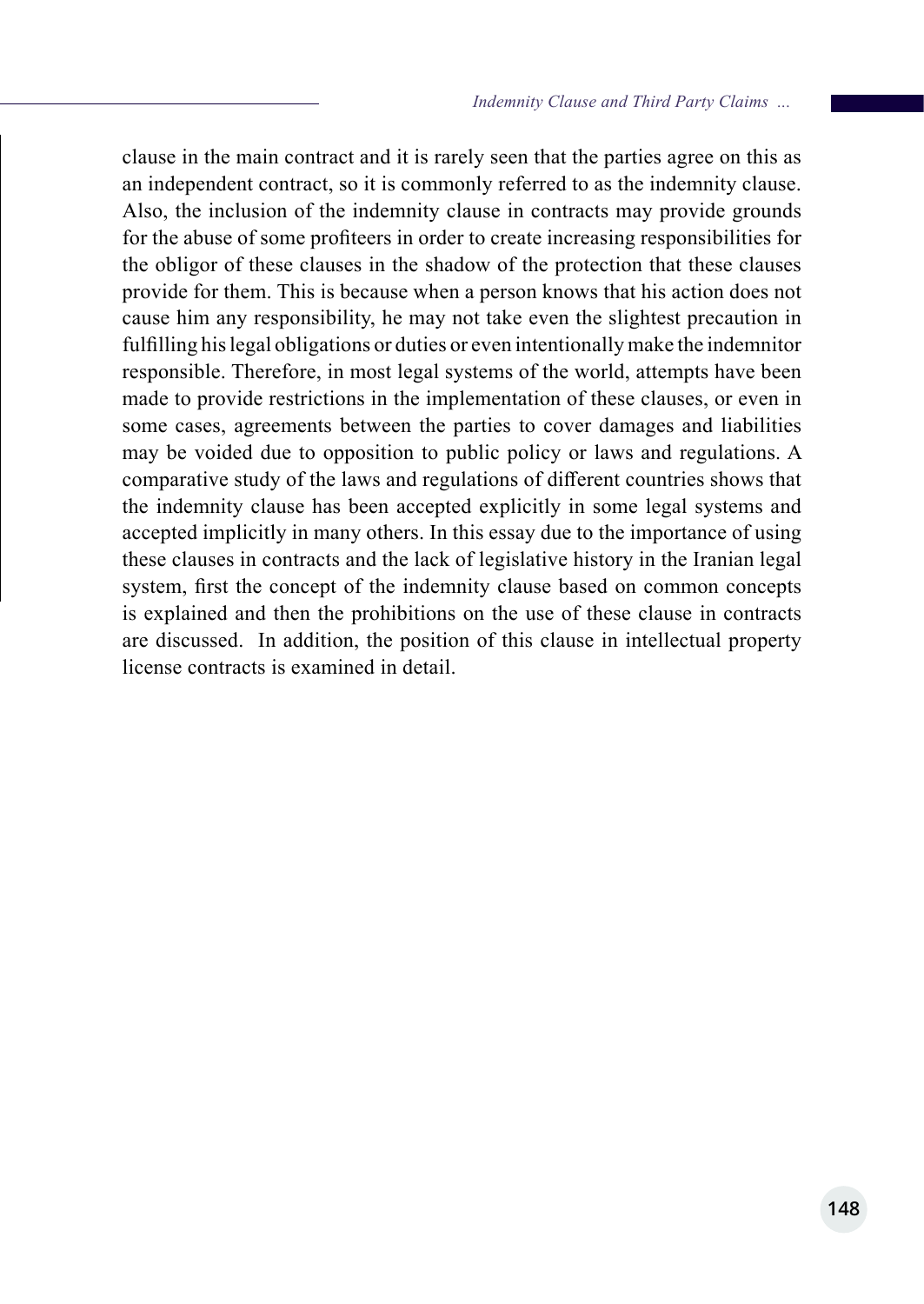# **شــرط پوشــشدهی بــه غرامــات و ادعاهــای اشــخاص ثالــث در قراردادهــای تجــاری**

**2 \*،1 سپیده اکبریان محسن صادقی**

.1 دانشیار، گروه حقوق خصوصی و اسالمی، دانشکده حقوق و علوم سیاسی، دانشگاه تهران، تهران، ایران. Email: sadeghilaw@ut.ac.ir **:مسئول نویسنده\***  .2 کارشناسی ارشد رشته حقوق خصوصی، دانشکده علوم اجتماعی، دانشگاه بینالمللی امام خمینی، قزوین، ایران. Email: sepide.akbarian@gmail.com

**چکیده:**

شـرط پوشـشدهی بـه غرامـات و ادعاهـای اشـخاص ثالـث، نظامـی اسـت کـه ریسـکها و مسـؤولیتهای ناشـی از قـرارداد را بـه یکـی از طرفیـن قـرارداد انتقـال میدهـد. در واقـع، ایـن شـروط در بیشـتر مــوارد ناظــر بــه مســؤولیتها، غرامــات و ادعاهایــی میباشــند کــه ممکــن اســت در آینــده ایجــاد گــردد. لیکــن ایــن امــر مانــع از آن نیسـت کـه طرفیـن در مـورد خطراتـی کـه در زمـان انعقـاد قـرارداد وجــود داشــته و روشهــای جبــران خســارات آن در ایــن قالــب بــا یکدیگــر توافــق نماینــد. ایــن نهــاد در برخــی نظامهــای ملــی بهصــورت صریــح و در بســیاری دیگــر بهصــورت ضمنــی مــورد پذیــرش قــرار گرفتــه اســت. در ایــن مقالــه بــا توجــه بــه اهمیــت اسـتفاده از ایـن شـروط در قراردادهـا و عـدم سـابقه تقنینـی در نظـام حقوقــی ایــران، ابتــدا مفهــوم شــرط پوشــشدهی بــه غرامــات بــر اسـاس مفاهیـم رایـج، تبییـن و سـپس بـه ممنوعیتهـای وارده بـر





کپیرایـت مقالـه در مجلـه پژوهشـهای حقوقـی نـزد نویسـنده )هـا( حفـظ مـی شـود. کلیـه مقاالتـی ـوند بـا دسترسـی آزاد هسـتند. مقـالات تحـت شـرایط شـوند مـی منتشـر Creative Commons Attribution Non-Commercial License 4.0 مجـوز کـه اجـازه اسـتفاده، توزیـع و تولیـد مثـل در هـر رسـانه ای را مـی دهـد، بـه شـرط آنکـه بـه مقاله اسـتناد شـود. جهـت اطالعـات بیشـتر میتوانیـد بـه صفحـه سیاسـتهای دسترسـی آزاد نشـریه مراجعـه کنیـد.

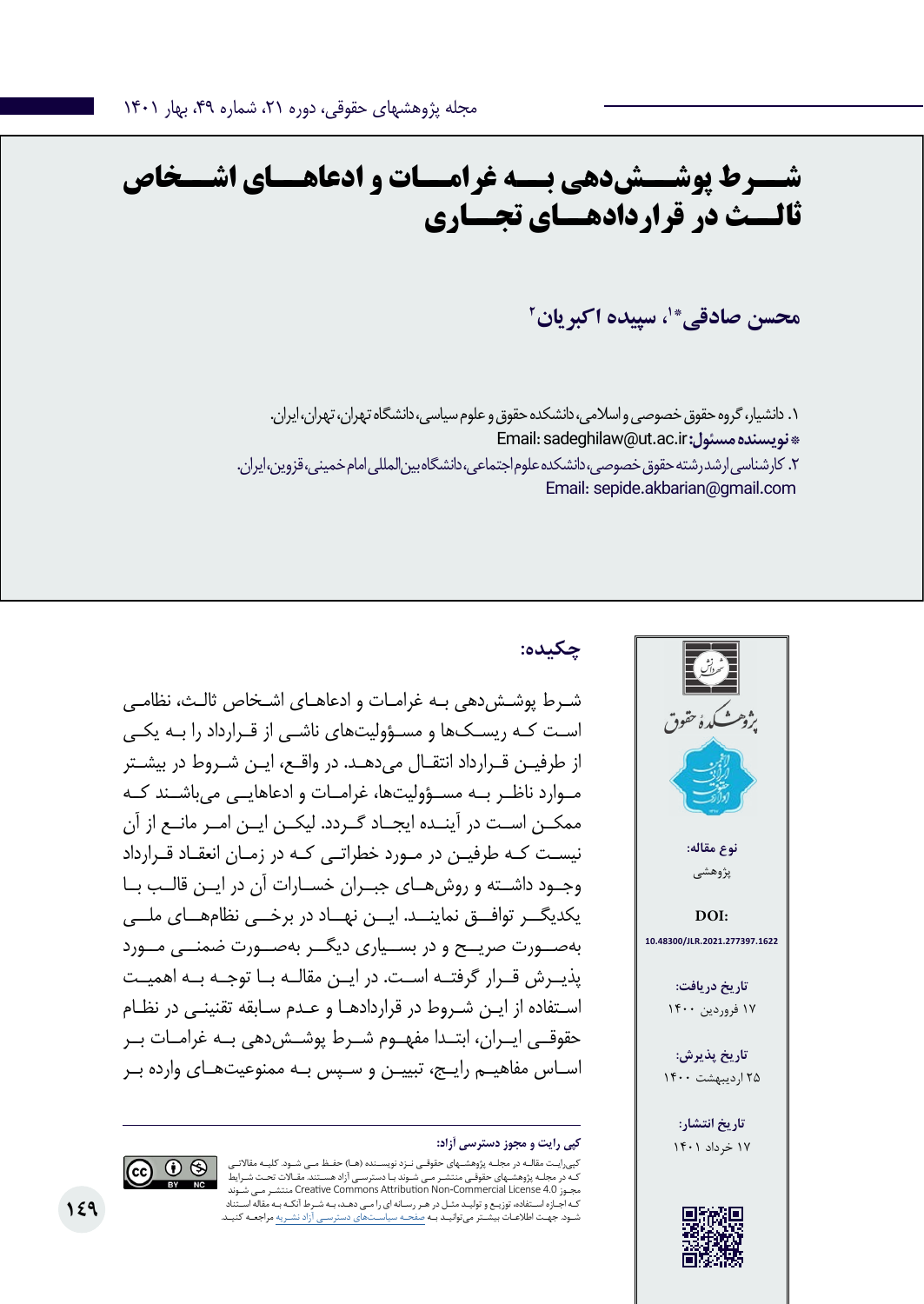ً سـر راه اسـتفاده از ایـن شـروط در قراردادهـا پرداختـه شـده اسـت. ضمنـا جایـگاه ایـن شـرط بـه طـور مفصــل در قرارداهــای لیســانس بررســی میگــردد.

#### **کلیدواژهها:**

شرط پوششدادن به غرامات، انتقال مسؤولیت، تخصیص ریسک، قراردادهای لیسانس.

برگرفتـه از پایاننامـه بـا عنـوان »بررسـی شـرط پوشـش دادن بـه غرامـات و ادعاهـای اشـخاص ثالـث در قراردادهـا«، دانشـگاه بینالمللـی امـام خمینـی قزویـن، دانشـکده علـوم اجتماعـی **حامی مالی:**  این مقاله هیچ حامی مالی ندارد. **مشارکت نویسندگان:**  محسن صادقی: مفهومسازی، روششناسی، استفاده از نرمافزار، اعتبار سنجی، تحلیل، تحقیق و بررسی، منابع، نوشتن - پیشنویس اصلی، نوشتن - بررسی و ویرایش، نظارت. سپیده اکبریان: مفهومسازی، روششناسی، استفاده از نرمافزار، اعتبار سنجی، تحلیل، تحقیق و بررسی، منابع، نوشتن - پیشنویس اصلی، نوشتن - بررسی و ویرایش. **تعارض منافع:**  بنابر اظهار نویسندگان این مقاله تعارض منافع ندارد.

#### **استناددهی:**

صادقی، محسن و سپیده اکبریان، »شرط پوششدهی به غرامات و ادعاهای اشخاص ثالث در قراردادهای تجاری». *مجله پژوهشهای حقوقی ۲*۱، ش. ۴۹ (۱۷ خرداد ۱۴۰۱): ۱۲۵–۱۷۰.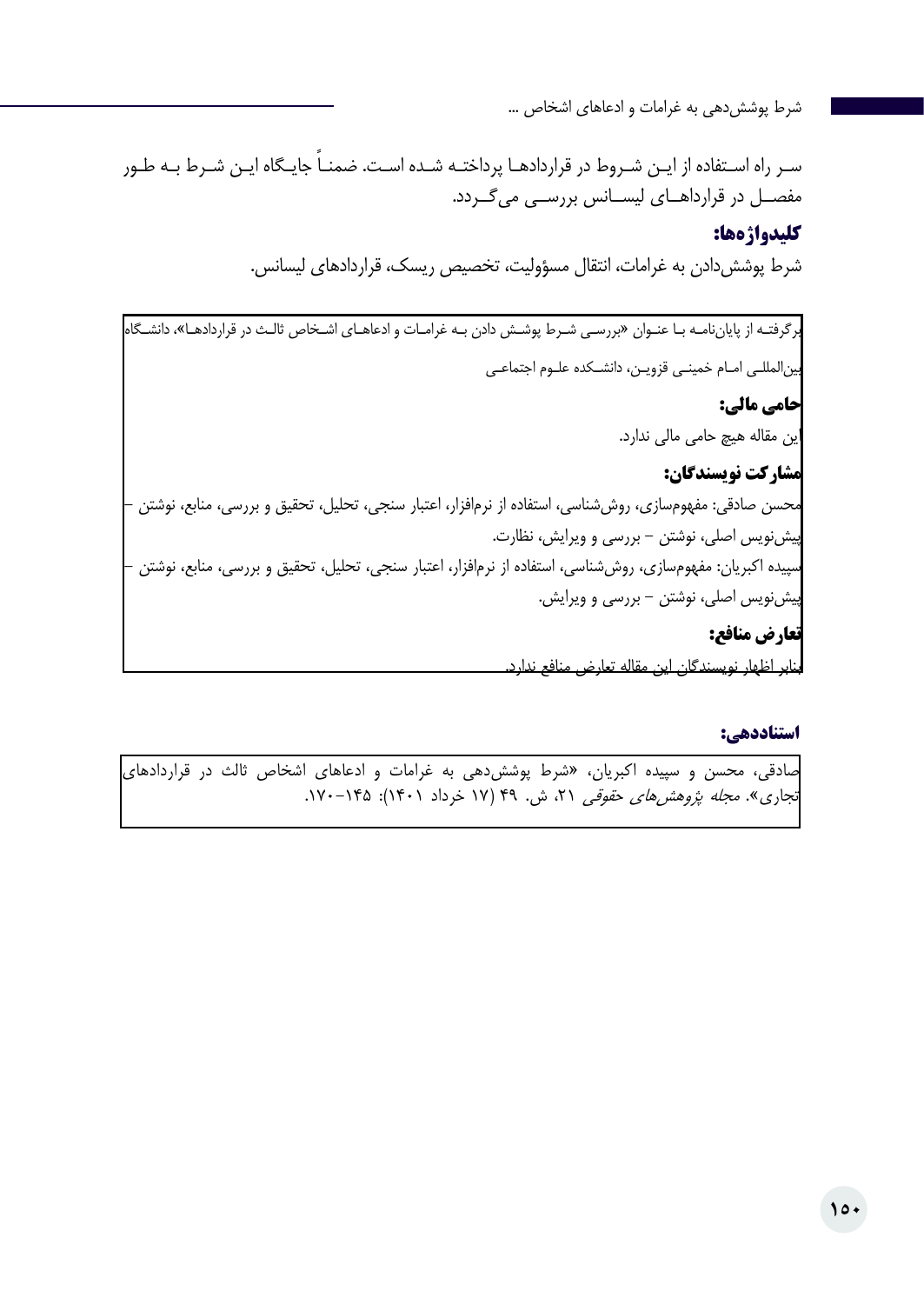امروزه با توجه به گسترش روابط تجاری و اقتصادی، قراردادها نقش بسیار مهمی را در روابط بین مردم ایفا مینمایند که به لحاظ موضوع، انواع بسیار متنوعی دارند. پیچیده شدن روابط میان اشخاص و مسؤولیتهای نشأتگرفته از قراردادها همواره نگرانیهای متفاوتی را در خصوص نحوه جبران خسارات و مسؤولیتهای منتج از قرارداد، برای طرفین ایجاد مینمود، لذا برای برونرفت از این چالش و پاسخ به نیاز افراد، چارهاندیشی و شروط پوششدهی به خسارات و غرامات و ادعاها، ابداع گردید. به بیان دیگر این شروط، به دنبال انتقال مسؤولیت، ریسکها و خطرات از یک طرف قرارداد به طرف دیگر قرارداد میباشند. بر اهمیت استفاده از شروط پوششدهی به خسارات و ادعاهای اشخاص ثالث، روز به روز افزوده میگردد و نقش پررنگتری در قراردادها مییابند به گونهای که امروزه این شرط در بیشتر قراردادها جزء الینفک آن میباشد. این شروط، میتواند عاملی جهت ایجاد انگیزه و یا تحریک طرفین برای انعقاد یا عدم انعقاد قرارداد باشد، در واقع زمانی که مسؤولیت و خسارات ناشی از اجرای یک قرارداد به حدی باشد که طرفین از انعقاد قرارداد منصرف گردند، درج این شروط در قرارداد ریسمانی است که با تمسک به آن میتوان چارهای را برای رفع نگرانی خسارات و مسؤولیتها اندیشید.

شرط پوششدهی توافقی است که بر اساس آن، این التزام به وجود میآید که هر گونه ضرر، خسارات یا مسؤولیتهایی که طرف دیگر قرارداد و یا شخص ثالث در نتیجه موضوع قرارداد و در محدوده توافق طرفین متحمل شده است و یا احتمالا در آینده متحمل می شود، جبران شود. توافق پوششدهی به خسارات و ادعاهای اشخاص ثالث، در قراردادهای لیسانس نقش بسیار حائز اهمیتی را ایفا می نماید. به موجب این شروط، لیسانس دهنده در برابر لیسانس گیرنده متعهد می گردد، در صورتی که موضوع قرارداد لیسانس، منجر به نقض حقوق مالکیت فکری اشخاص ثالث گردد، خسارت و غرامات وارده به وی را جبران نماید.

مسأله اساسی مقاله حاضر، بررسی مفهوم و ماهیت شرط پوشش دادن به غرامات و متعاقباً بررسی جایگاه این مهم در قراردادهای لیسانس میباشد. دراینراستا، نظام حقوقی ایران به تفصیل بررسی خواهد شد. مقاله حاضر در دو بخش تدوین گردیده است که در بخش اول پیشینه و مفهوم شرط پوششدادن به غرامات و گستره آن بررسی شده است و در بخش دوم به بررسی این شروط در قراردادهای لیسانس پرداخته است.

**-1 پیشینه، مفهوم و ماهیت شرط پوشش دادن به غرامات**

در اين بخش با هدف تنوير ذهن خواننده ابتدا به پيشينه و مفهوم تعهد پوششدهی به خسارات و غرامات، اشاره مينماييم و پس از ارائه تعريفي از آن، ماهيت این تعهد را مورد تحليل قرار میدهیم.

**مقدمه**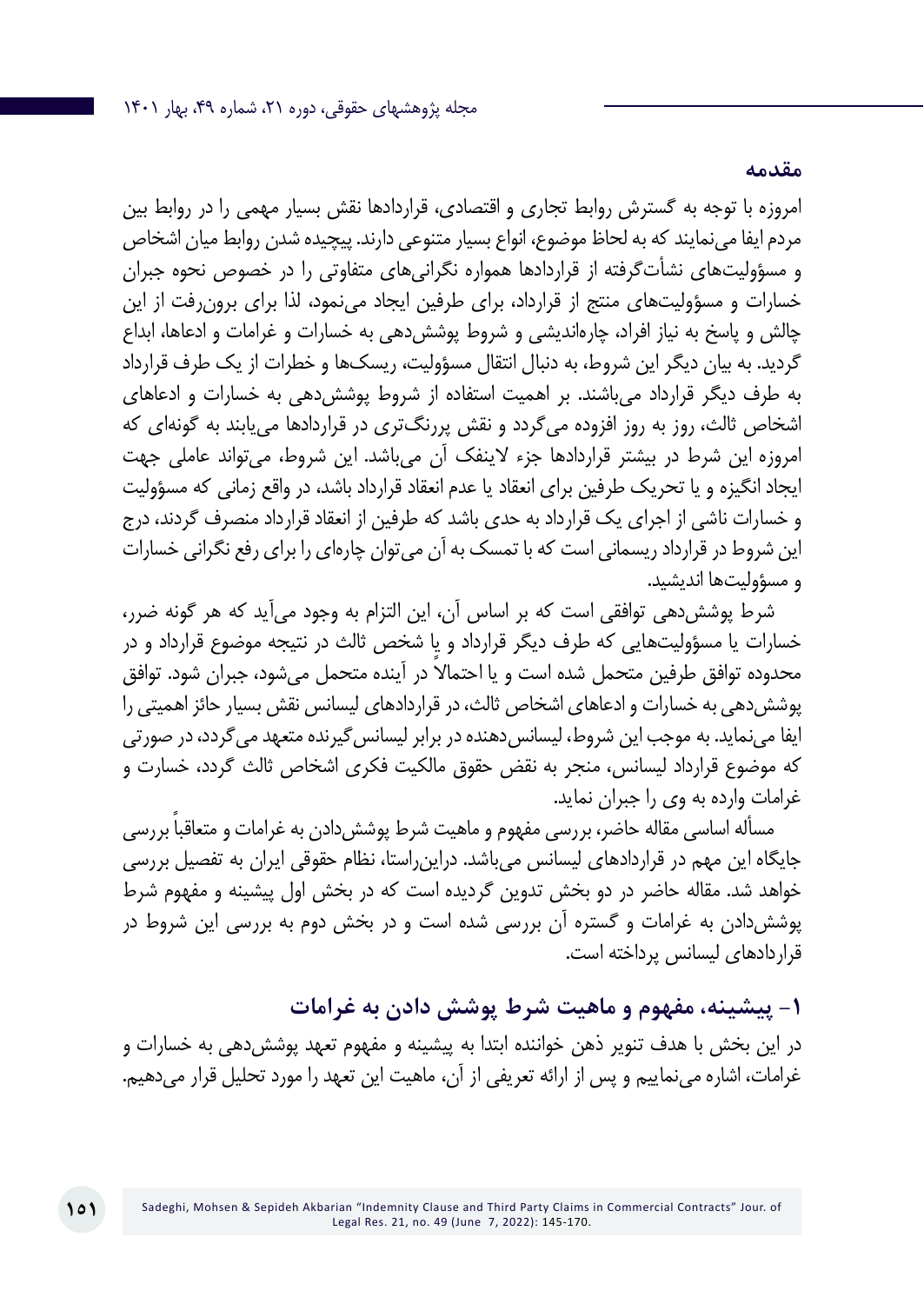### **-1-1 پیشینه شرط پوشش دادن به غرامات در نظامهای حقوقی خارجی و حقوق ایران**

نگاهی به تاریخچه قوانین و مقررات کشورهای پرچمدار این حوزه، حکایت از این دارد که خاستگاه اولیه این شروط نظام حقوقی کامنال و به ویژه کشور انگلستان میباشد اما به سرعت در سایر کشورهای پیرو حقوق کامنال و برخی از کشورهاي حقوق نوشته گسترش یافته است. به گونهای که میتوان بیان داشت که این شروط امروزه ازجمله نهادهاي حقوقی شناخته شده و پرکاربرد در اکثر نظامهاي حقوقی دنیا میباشند؛ بنابراین همانگونه که بیان گردید، رد پا و سابقۀ تاریخی این مهم را که به نوعی موجب تخصیص ریسک و انتقال مسؤولیت میگردد، میتوان برای اولین بار در کشور انگلستان، در پوششهای بیمهای انجمنهای حمایت و غرامت مشاهده نمود.' این انجمنها که امروزه یکی از معمولترین و با اهمیتترین نوع از شرکتهای تخصصی بیمه کشتی میباشند، خلأهای این حوزه را برطرف و خساراتی که قبلا تحت پوشش بیمه قرار نمی گرفت را تحت سیطره خویش قرار دادند و الهامٖبخش نهاد پوششدهی به خسارات و غرامات گردیدند.<sup>۲</sup>

با شکلگیری این انجمنها و گسترش فعالیت آنها، حمایت و انتقال مسؤولیت گستردهای بین طرفین قراردادی در انواع قراردادهای مختلف بینالمللی رواج پیدا کرد و زمینه شکلگیری نهاد پوشش دهی به خسارات و غرامات را مخصوصا در کشورهای کامن لا فراهم نمود. در نظام حقوقی انگلستان شرط پوششدهی به خسارات و غرامات برای اولین بار در قانون بیمه دریایی مصوب 1906 منعکس گردید. سپس در سال 1977 قانون شروط ناعادالنه قراردادی از این شروط و محدودیتهای آن در قراردادهای مصرفکننده صحبت نمود. در ایاالت متحده آمریکا، اولین ایالتی که پرچمدار تصویب قانون در زمینه تعهد پوششدهی به خسارات میباشد، ایالت کالیفرنیا است. قانون مدنی ایالت کالیفرنیا مصوب ،1872 مواد 2772 الی 2784 را به این موضوع اختصاص داده است و از شرایط و موانع حاکم بر این تعهد، صحبت نموده است.

اگر چه خاستگاه این نهاد حقوق کامن ال بوده، لیکن با توجه به اهمیت آن در سایر کشورها هم گسترش پیدا کرده است. برای مثال کشور هند که دارای نظام حقوق نوشته میباشد، این مهم 3 یعنی حق جبران خسارت و پرداخت غرامت توسط شخص غیرمتخلف را بهرسمیت شناخته است. همانگونه که بیان گردید، نهاد پوششدهی به خسارت که ریشه در کامنال دارد، در نظام حقوقی بسیاری از کشورها به صورت مقرره تدوین گشته است و یا رویه قضایی با مشاهده خأل قانونی، خود ابتکار را به دست گرفته و با صدور آرای گوناگون، کاستیهای این حوزه را جبران نموده است.

1. Patrick J.Bonner, "Marine Insurance Considerations", *Maritime Law Reporter* 4(2015): 42-43. .2 این انجمنها، مسؤولیتها و تعهدات مالکان کشتیها را به صورت گسترده پوشش میدهند و به نوعی شبیه تعهد به پوششدهی به خسارات در قراردادها که موجب جبران خسارات توسط شخص غیرمسؤول میشوند، میباشند. .3 قانون قراردادهای هند مصوب 1872 در ماده 124 مبادرت به ارائه تعریفی از شرط پوششدهی به خسارات نموده است. این ماده مقرر میدارد: شرط پوششدهی به خسارات، قراردادی است که به موجب آن یکی از طرفین در برابر طرف دیگر متعهد میگردد خساراتی که از فعل متعهد یا شخص ثالث ناشی میگردد، جبران نماید.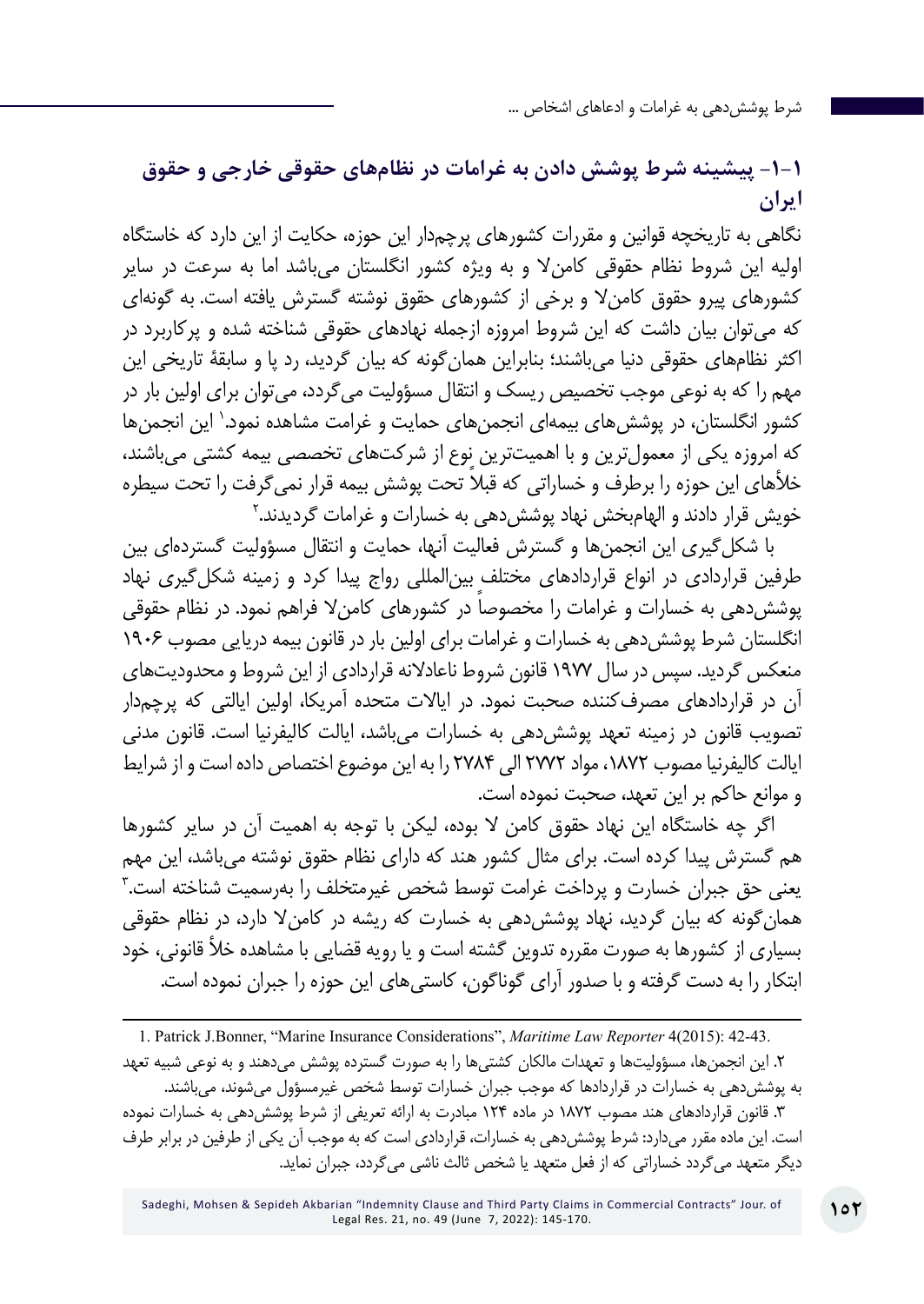مجله پژوهشهای حقوقی، دوره ،21 شماره ،49 بهار 1401

البته این نهاد در نظام فقه امامیه که پیشینه حقوق ایران محسوب میشود بیسابقه نبوده و نهادهایی مانند ضمان جریره بیانگر نهاد پوششدهی به خسارات بر اساس یک عقد میباشند. ضمان جریره از عقودی است که در گذشته وجود داشته و اسالم نیز بر آن تأکید نموده است. این عقد از موارد جبران خسارت توسط فعل دیگران بوده و رابطهای است که بین شخصی با دیگری در اثر عقد مخصوص به وجود می آید، كه به موجب آن یكی از طرفین (ضامن یا ولی) در مقابل وارث محسوب شدن ضامن پس از مرگ طرف دیگر (مضمون)، متعهد می شود که هرگاه مضمون به سبب خطای محض خویش، خسارتی به جان و مال اشخاص ثالث وارد نماید؛ خسارت وارده را جبران نماید.۴ بنابراین همانگونه که ذکر گردید عقد ضمان جریره ازجمله مواردی است که باعث میگردد بر اساس توافق صورتگرفته بین طرفین عقد، جبران خسارات توسط شخصی که مسبب ورود ضرر و خسارات نبوده صورت بگیرد و همانند شروط پوششدهی به خسارت موجب انتقال مسؤولیت میگردد.

**-۲-۱ مفهوم شرط پوشش دادن به غرامات**

توافق پوشش دهی به خسارات و غرامات، معمولاً در بسیاری از قراردادها در قالب یک شرط ضمن 5 عقد متجلی میگردد. البته ممکن است که توافق مزبور به عنوان قراردادی مستقل و در موازات قرارداد اصلی منعقد و به حیات خود ادامه دهد.

تعهد پوششدهی به خسارات و غرامات یکی از مهمترین تعهداتی است که مخلوق اراده طرفین قرارداد میباشد و نقش بسیار مهمی را در جبران خسارات و انتقال مسؤولیتها ایفا مینماید. در مورد تعهد پوششدهی به خسارات تعاریفی در منابع لغت و از سوی برخی صاحبنظران ارائه شده است که به شرح ذیل میباشند:

- تعهد به جبران خسارت، گونهای از قرارداد جانبی ٌ یا بیمه ُ است که به موجب آن یکی از طرفین قرارداد، در برابر طرف دیگر ملتزم میگردد که در صورت بروز خسارات احتمالی، این 9 خسارات را جبران و یا از بروز خسارات ناشی از عواقب قانونی ارتکاب یک عمل نسبت به وی خودداری و یا از خسارات وارده از سوی شخص ثالث و یا طرف قرارداد چشمپوشی نماید. - تکلیفی که به طور معمول از دل یک قرارداد به وجود میآید که بر اساس آن یکی از طرفین در برابر طرف دیگر متعهد می گردد که خسارات مالی و یا ضرری که از یک رویداد خاص یا احتمالی<br>رخ میدهد را جبران نماید یا حق زیاندیده مبنی بر مراجعه به متعهد و مطالبه خسارات از وی. ``

۴. محمد حسن نجفی، *جواهرالکلام* ( بیروت: داراحیاء التراث العربی، ۱۳۶۲)، ۳۹.

- 6. Indemnity
- 7. Collateral Contract
- 8. Insurance
- 9. Bryan A Garner, *Black 's Law Dictionary* (United State of America: West Group,1999), 773.
- 10. Susan Ellis Wild, *Webster's New World Law Dictionary* (Canada: Wiley Publishing,2006), 156.

<sup>5</sup>. Shane Murphy O'Connell, "Contractual Indemnification by the Federal Government", *Law School Student Scholarship* 5(2014), 5.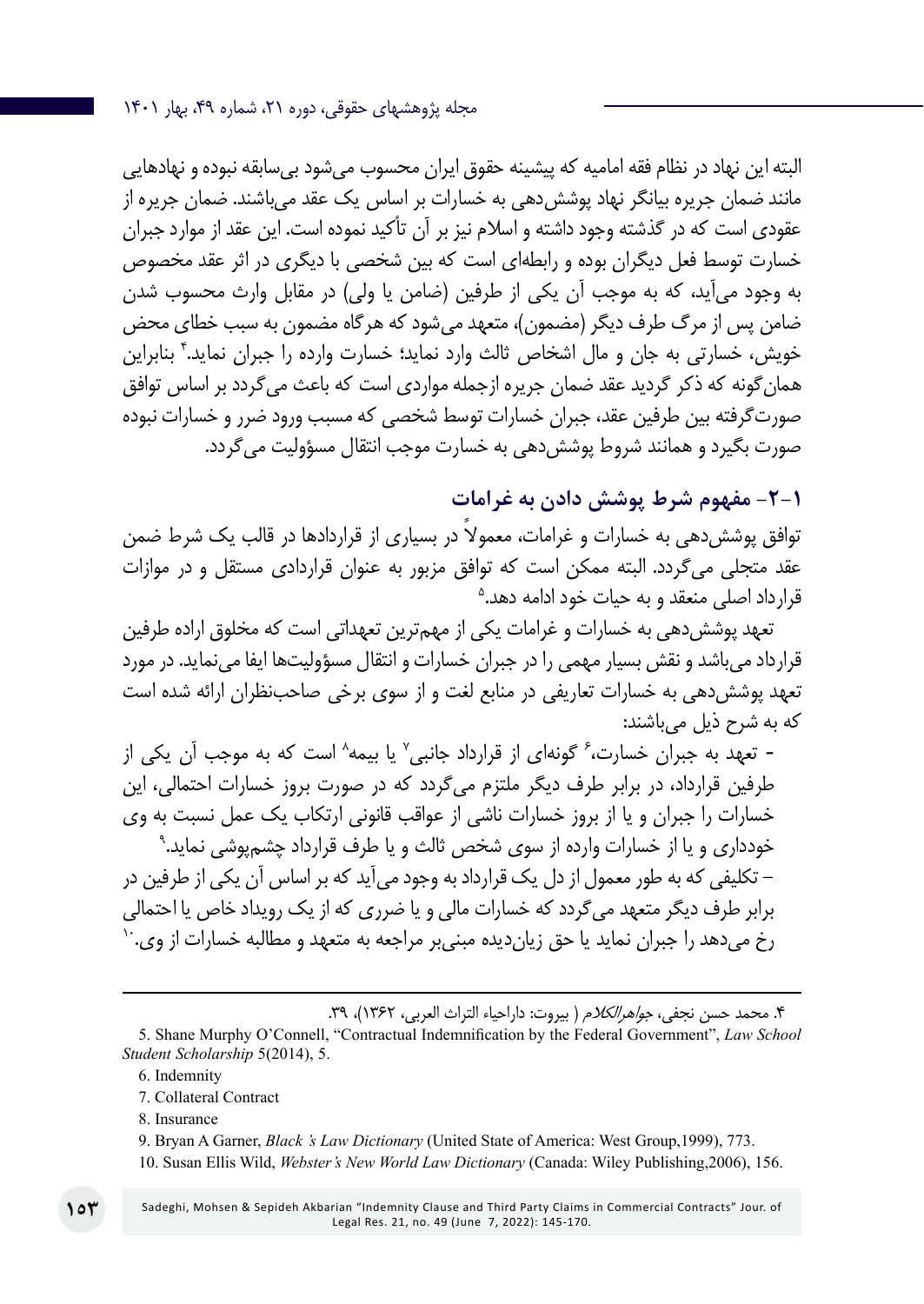– قرارداد جایگزینی مسؤولیت را میتوان به قراردادی تعریف کرد که به موجب آن A در برابر<br>B تعهد می کند که خسارات ناشی از عدم اجرای تعهد (نقض تکلیف) B را در برابر X بپردازد.'' - قراردادی که در آن شرط پوششدهی به غرامات گنجانده شده است، قراردادی است که به موجب آن یکی از طرفین در برابر دیگری موظف میشود که هرگونه خساراتی که از رفتار وی یا شخص ثالث به وجود می آید را جبران نماید.<sup>۱۲</sup>

در مجموع با توجه به تعاریف ارائه شده، در تعریف تعهد پوششدهی به خسارات میبایست بیان داشت که تعهد پوششدهی به غرامات توافقی است که بر اساس آن یکی از طرفین قرارداد در برابر طرف دیگر یا طرفین قرارداد در برابر همدیگر ملتزم میشوند که هر گونه ضرر، خسارات یا مسؤولیتهایی که طرف دیگر قرارداد و یا شخص ثالث در نتیجه موضوع قرارداد و در محدوده توافق طرفین متحمل شده است و یا احتمالاً در آینده متحمل میشود را جبران نماید. لازم به ذکر میباشد که در واقع بر اساس اصول قانونی هر شخصی میبایست مسؤول خسارت و یا ضررهایی که سبب آن بوده است، باشد. نهاد جبران و یا پوششدهی به خسارت به نوعی استثنا بر این اصل میباشد؛ زیرا درج این شروط در قرارداد سبب میگردد که جبران ضرر، خسارت و یا مسؤولیت وارده به شخص زیاندیده توسط شخص دیگری که عامل ورود زیان نبوده و به طور قانونی مسؤول جبران خسارات نمیباشد؛ صورت گیرد و به نوعی این شروط موجب انتقال و تخصیص مسؤولیت از یک طرف قرارداد به طرف دیگر قرارداد میگردد.

با عنایت بر تعریف ارائه شده از شروط پوششدهی میتوان بیان داشت، در برخی از موارد تعهدی که از این شروط حاصل میگردد، اثر تعهد را به خالقین این شروط محدود نمینماید. بلکه میتواند اشخاص دیگری که در زمره طرفین قرارداد نیستند را نیز در برگیرد. به بیان دیگر ممکن است در برخی مواقع متعهد این شروط در برابر طرف دیگر قرارداد مکلف شود، ضرر و زیان وارد به اشخاص ثالث را جبران نماید و یا ضرر و زیانهایی که اشخاص ثالث به طرف قرارداد وارد نمودهاند را جبران نماید.

**-3-1 بررسی نهاد پوشش دادن به غرامات در نظام حقوقی ایران** همانگونه که گفته شد، در کشورهای دارای نظام حقوق کامنال، اصل بهرسمیت شناختن نهاد پوششدهی به غرامات میباشد. حتی در برخی از کشورها این مهم در قوانین و مقررات منعکس شده است. در قوانین و مقررات حقوقی ایران، در خصوص شرط پوششدهی به خسارات که به موجب آن طرفین در خصوص خسارات و مسؤولیتهای احتمالی آینده با یکدیگر توافق مینمایند، نص قانونی ً صریحی وجود ندارد و چنین نهادی صراحتا در حقوق ایران بهرسمیت شناخته نشده است. لیکن به نظر میرسد میتوان ردپایی از این شروط را در قراردادهای بیمه و عقد ضمان جریره مشاهده نمود.

۱۱ محسن ایزانلو*، شروط محدودکننده و ساقطکننده مسئولیت در قراردادها* (تهران: شرکت سهامی انتشار، ۱۳۹۰)،  $. \lambda^* - \lambda^*$ 

<sup>12.</sup> Satish.B Mathur, *Business Law* (New Delhi: Tata McGrawe Hill, 1974), 179.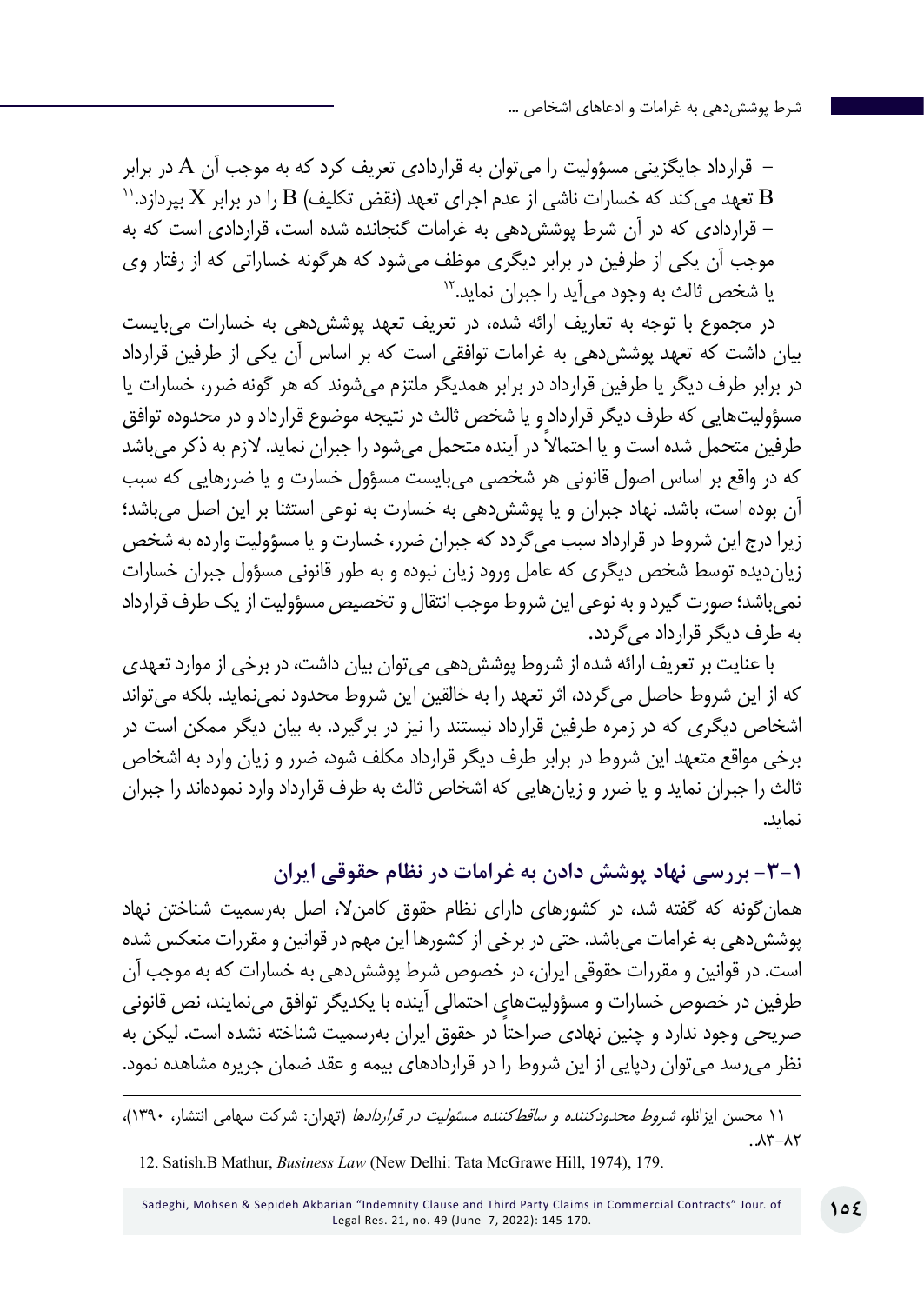اگرچه سازکار قراردادهاي بیمه تا حدودي مشابه این شروط میباشد و در واقع به نظر میرسد به موجب شروط پوششدهی به خسارات یکی از طرفین قرارداد مسؤولیت خود را در قبال خسارتهاي وارده نزد طرف دیگر قرارداد بیمه می نماید."' لیکن لازم به ذکر میباشد که میان قراردادهاي بیمه و این شروط تفاوتهایی وجود دارد و هر کدام داراي ماهیتی جداگانه میباشند، همچنین الزم به ذکر می باشد که قلمرو و دامنه شروط پوشش دهی نسبت به قراردادهای بیمه گستردهتر می باشد و این شروط میتوانند شامل جبران و پاسخگویی در برابر خسارات و غراماتی که قراردادهای بیمه در برابر آن پاسخگو نمیباشند، گردد. به مهمترین تفاوتهای این دو نهاد در چهار بند اشاره میگردد. الف: نحوه ارزیابی خسارات: از تفاوتهایی که میان این دو نهاد وجود دارد این موضوع است که بیمهگر در هنگام انعقاد قرارداد بیمه، خساراتی که ممکن است رخ بدهد را برآورد و ارزیابی مینماید14. اما در مقابل ارزیابی خسارات و غرامات در شروط پوششدهی به خسارات و غرامات، در هنگام انعقاد این قبیل قراردادها صورت نمیگیرد. بلکه پس از تحقق مسؤولیت و یا وقوع خسارات و غرامات، این مهم صورت خواهد گرفت.<sup>۱۵</sup>

ب: نابرابری طرفین قرارداد: یکی از تفاوتهای مهم میان قرارداد بیمه و شروط پوششدهی به خسارات و غرامات، در نابرابری طرفین قراردادی است. دراینراستا الزم به توضیح میباشد که قرارداد بیمه، ازجمله قراردادهای الحاقی است که بیمهگر با رعایت قوانین و مقررات، آن را تنظیم مینماید و بیمهگذار هیچگونه دخالتی در آن ندارد. این در حالی است برخالف قراردادهای بیمه که در بیشتر موارد، نمونه از پیش تهیه شده میباشند، در شروط پوششدهی به خسارات و غرامات، طرفین با مذاکره با یکدیگر سعی در تحصیل بیشترین مزایا و منافع برای خود را دارند و پس از مذاکره با یکدیگر، اقدام به تهیه قرارداد مینمایند.

ج: اصل جانشینی:<sup>۱۶</sup> یکی دیگر از تفاوتهای میان این دو نهاد در این است که در بیمه اصلی به نام اصل جانشینی یا قائممقامی وجود دارد. هدف این اصل جلوگیری از دارا شدن غیرعادالنه بیمهگذار میباشد.<sup>۱۷</sup> در مقابل چنین اصلی در شروط پوشش دهی به خسارات جاری نمی باشد مگر اینکه مورد توافق صریح طرفین قرار گرفته باشد.

د: دریافت حق بیمه: تفاوت دیگری که بین این دو نهاد میتوان از آن یاد نمود این است که در

.13 ایزانلو، پیشین، .۸۳

.16 به محض اینکه بیمهگر خسارات وارده به بیمهگزار را جبران نمود، کلیه حقوق و منافع قانونی که ممکن است در خصوص حادثه متوجه بیمهگزار گردد به بیمهگر منتقل و بیمهگر جانشین بیمهگذار در مقابل شخص ثالث مقصر و مسبب حادثه محسوب می شود زیرا شایسته نمی باشد که مسبب حادثه از پیامدهای مسئولیت خویش بری بماند. .17 محمد علی اعالیی فرد، »جنبههای حقوقی اصل جانشینی در قراردادهای بیمه«، مجله حقوقی عدالت آراء ۴و۵ .۸۱ ،)۱۳۸۵(

<sup>14</sup>. Peter J. Booth, "Problems with contractual indemnities(And how to avoid them)", Victorian Bar, March, 2015, Accessed 4/27/2015, http://www.gordonandjackson.com..

<sup>15</sup>. Michael Bennett, "Drafting Effective Indemnity Clauses", College of Law CLE, February 18, 2016. Accessed 7/14/2016, https://www.google.com.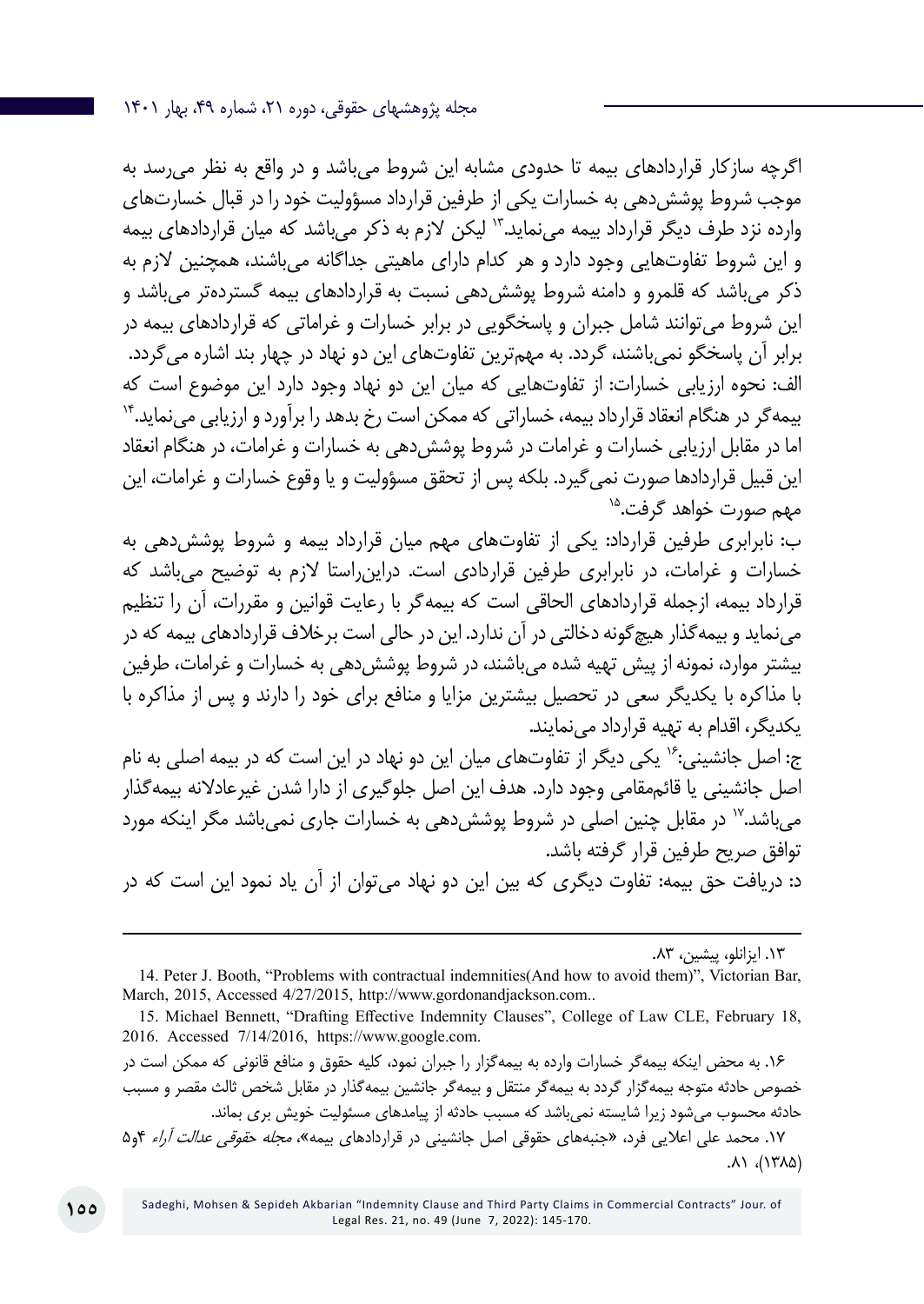قراردادهای بیمه، بیمهگر در مقابل دریافت وجه یا وجوهی از بیمهگزار که حق بیمه نامیده میشود، تعهد مینماید، زیان احتمالی بیمهگزار را در صورت وقوع حادثه در یک دوره زمانی خاص، جبران نماید در حالی که در شروط پوششدهی به خسارات چنین التزامی وجود ندارد و متعهدله این شروط موظف به پرداخت مبلغ و یا وجهی نمیباشد.

بنابراین با عنایت بر موارد معنونه و اصل آزادی قراردادی و اصل صحت قراردادها و وجود عقود مشابهی چون بیمه و ضمان جریره میتوان قائل به پذیرش این شروط در نظام حقوقی ایران گردید. این نهاد نوعی توافق خصوصی میان طرفین قرارداد در خصوص نحوه جبران خسارات میباشد و ازاینرو است که بایستی در قالب عقود غیرمعین ماهیت آن در نظر گرفته شود. با توجه به اثر این توافق میتوان اظهار داشت با توجه به احتمالى و اتفاقى بودن وقوع پيشامد موضوع توافق يا خطرى که تحقق آن موجب تعهد اساسى متعهد مىشود، چنین توافقی معلق به شمار میآید؛ به عبارت دیگر طرفین با استفاده از این نهاد حقوقی در خصوص نحوه جبران خسارتهایی که معمولا در آینده به وجود میآیند، توافق مینمایند و ایفای تعهد متعهد این توافق موکول به بروز خسارات و غرامات میباشد. ممکن است برخی بر این باور باشند که چنین توافقی ازجمله قراردادهای احتمالی میباشد؛ اما در پاسخ باید گفت عقد احتمالی، از اقسام عقود منجز میباشد. چرا که عقد و اثر آن به صورت منجز واقع میگردد. لیکن تعهد به تسلیم یکی از عوضین منوط بر وقوع خطرها يا پيشامدهایی میگردد که وقوع آن در زندگى حتمى و قطعى میباشد ولى زمان وقوع آنها نامعلوم و نامعين است؛ بنابراین توافق در خصوص پوششدهی به غرامات و خسارات، در زمره قرارداد یا عقد احتمالی نمیگنجد. چرا که ممکن است در هیچ زمانی مسؤولیت جبران خسارات و یا پاسخگویی به آن متوجه متعهد نگردد. عالوهبراین در خصوص معوض یا غیرمعوض بودن توافق در خصوص پوششدهی به خسارات و غرامات، باید اذعان داشت که این توافق نوعی توافق غیرمعوض بوده و متعهدله این ً توافق، معموال در برابر تحصیل چنین مزیتی، تکلیفی به پرداخت عوضی به متعهد ندارد. اصل لزوم یا به تعبیر فقها اصاله الزوم نیز در این توافق جاری میباشد. چرا که این توافق چه در قالب شروط و یا در قالب قراردادی مستقل، به صورت صحیح منعقد گردیده است و اصل بر آن است که بین طرفین الزماالتباع میباشد و طرفین میبایست به تعهداتی که ضمن آن نمودهاند، وفادار باشند؛ بنابراین هیچ یک از طرفین یعنی متعهد و متعهدله نمیتوانند یکطرفه به هستی این نهاد پایان دهند، مگر در موارد مشخص و معین که برای هر دو یا یکی از آنها حق فسخ پیش بینی شده باشد و یا اینکه شرط فاسخ و یا انفساخ برای انحالل و پایان بخشیدن به این نهاد، در نظر گرفته شده باشد؛ بنابراین در صورتی که متعهد از انجام تعهد خود سرپیچی نماید، طرف دیگر، میتواند الزام وی را از مراجع صالح قضایی جهت انجام تعهد تقاضا نماید.

**-4-1 اعتبار و قدرت اجرایی شروط پوشش دادن به غرامات در نظامهای حقوقی خارجی** تعهد پوششدهی به خسارات و غرامات میتواند مشکالتی را با خود به همراه داشته باشد، چرا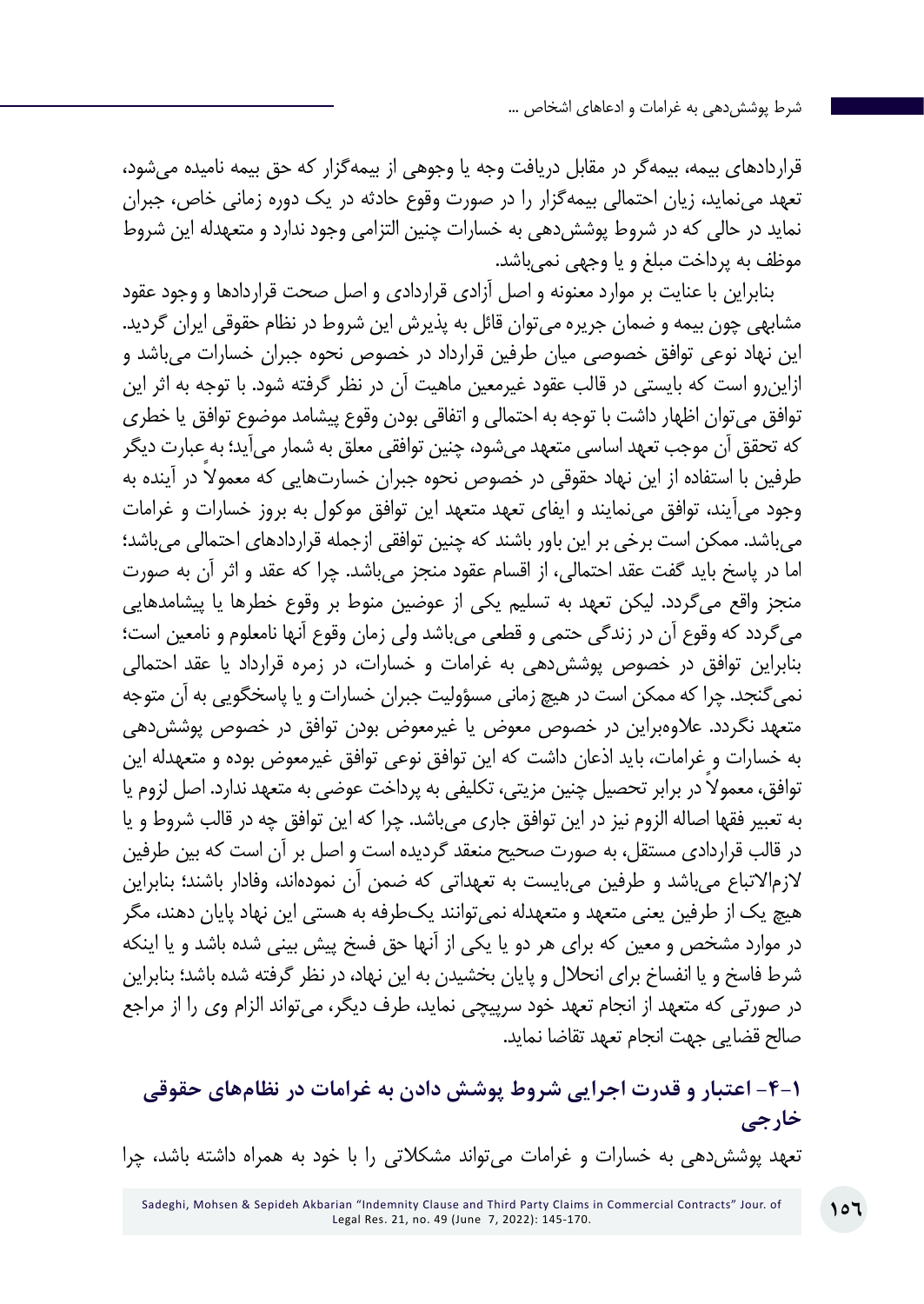که درج شروط پوششدهی به خسارات در قراردادها ممکن است زمینه سوء استفاده برخی از افراد سودجو را فراهم آورده تا در سایه چتر حمایتی که این شروط برای آنها فراهم آورده، سبب گردند مسؤولیتهای فزآیندهای برای متعهد این شروط به وجود آید. ازاینرو در اکثر نظامهای حقوقی ازجمله ایاالت متحده آمریکا در کنار بهرسمیت شناختن آزادی اراده افراد، تالش بر این شده که محدودیتهایی را در مسیر اجرایی این شروط پیشبینی نمایند. این محدودیتها در ذیل طی سه بند بررسی شده است.

**- اعتبار شروط پوششدادن به غرامات در فرض تقصیر سبک متعهدله** بر اساس اصول کامنال، توافق پوششدهی به خسارات و غرامات معتبر و قابل اجرا میباشد مگر اینکه چنین توافقی برخالف نظم عمومی باشد. در خصوص اینکه آیا توافق پوششدهی به خسارات در فرضی که خسارات و مسؤولیتها ناشی از تقصیر متعهدله میباشد، صحیح و دارای قدرت اجرایی میباشد و یا چنین توافقی خالف نظم عمومی بوده و باطل میباشد، میبایست بیان داشت که از لحاظ حقوق کامنال توافق در خصوص پوششدهی به خسارات و غراماتی که بر اثر تقصیر متعهدله به وجود آمده است، خلاف نظم عمومی نبوده. ۱۸ البته این یک اصل کلی در نظام حقوقی کامن لا بوده و کشورهای مختلف گاهی از طریق قوانین و رویه قضایی خود، محدودیتهایی را در اجرای این توافق پیشبینی نمودهاند و یا حتی برخی از کشورها چنین توافقی را باطل دانسته و دارای قابلیت اجرایی نمی داند.

اکثر ایاالت آمریکا به جز تعداد محدودی از آنها اقدام به تصویب قوانینی در رابطه با قراردادهای ساخت و ساز که زمینه رایج استفاده از توافق پوششدهی به خسارات در ایالت متحده آمریکا میباشد، نمودهاند و محدودیتها و ممنوعیتهایی را در جهت استفاده از شروط پوشدهی به خسارات در قراردادهای ساخت وساز پیشبینی نمودهاند. این ایاالت را میتوان به دو دسته تقسیم نمود. برخی از ایاالت، توافق پوششدهی به خسارات و مسؤولیتهایی را که تقصیر متعهدله علت تامه بروز آنها میباشد را باطل دانسته و دارای قدرت اجرایی نمیداند. ازجمله این ایاالت میتوان از ایاالت کالیفرنیا، آالسکا، آریزونا، میشیگان، نیوجرسی، کارولینای جنوبی، واشنگتن، ویریجینای غربی، جورجیا، مریلند، آیداهو، داکوتای جنوبی، ایندیانا و هاوایی نام برد. به عنوان نمونه، در شق الف ماده 2782 قانون مدنی کالیفرنیا مصوب 187۲ توافق در خصوص هرگونه جبران خسارت که تقصیر متعهدله علت تامه ایجاد آن میباشد منع گردیده است و چنین توافقی فاقد هرگونه اثر قانونی میباشد. برخی دیگر از ایاالت، توافق پوشش دهی به خسارات را کلا در فرضی که شامل خسارات و مسؤولیتهای نشأتگرفته از تقصیر متعهدله میباشد، باطل و فاقد قدرت اجرایی میدانند، خواه تقصیر متعهدله علت جزئی و یا تامه وقوع خسارات باشد؛ به عبارت دیگر این ایاالت عالو ه بر اینکه همانند ایاالت دسته اول، توافق

<sup>18.</sup> L. Tyrone Holt & Carrie H. Okizaki, Passing the Buck: Legal Limitations on Transferring Construction Risks:Legal Limitations on Allocating Risk Through Indemnification Agreements, Forum on the Construction Industry/TIPS Fidelity & Surety Law Committee, American Bar Associatio, January24, 2002, 8.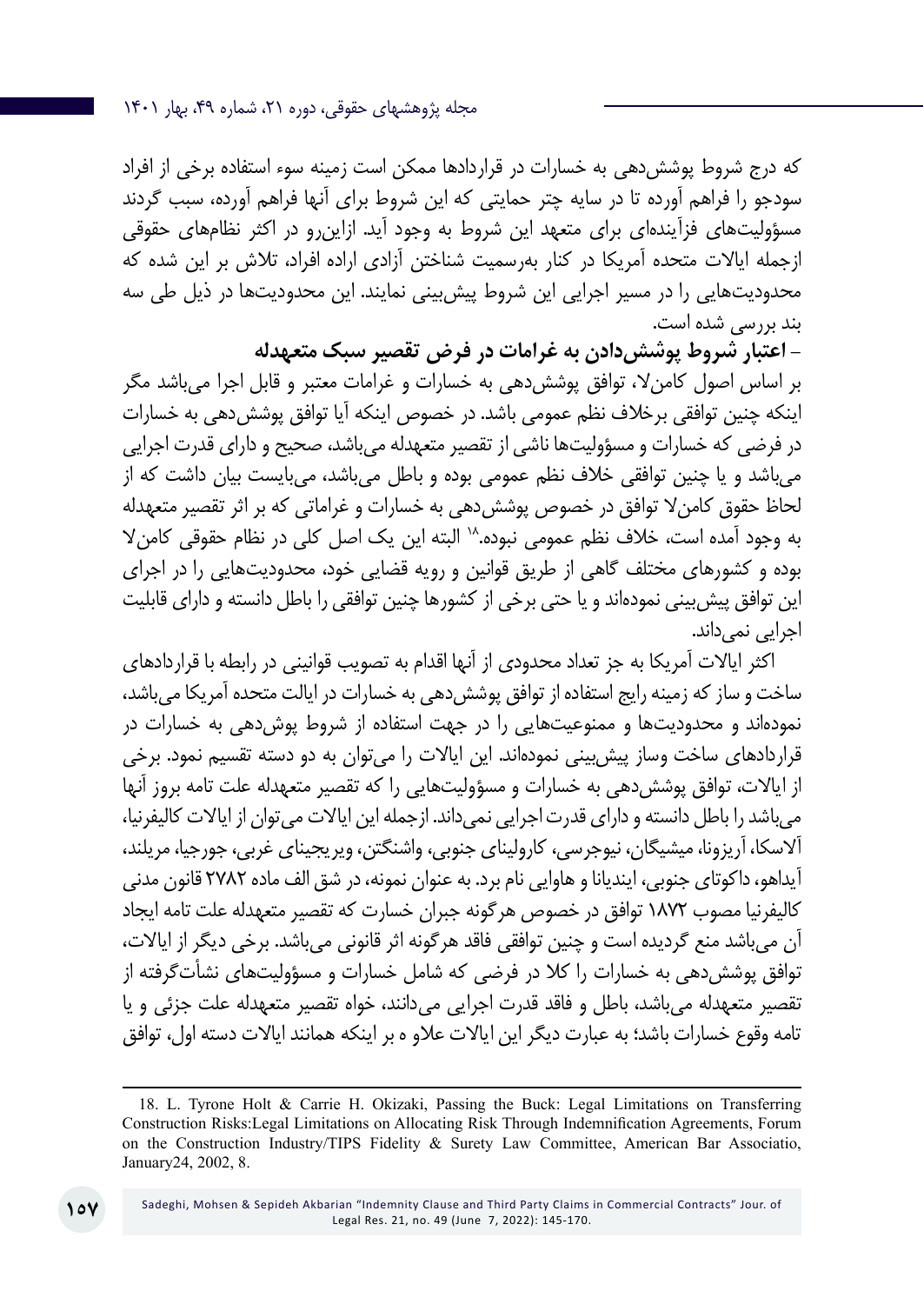پوششدهی به خسارات و غرامات را در فرضی که تقصیر متعهدله علت تامه وقوع آن میباشد باطل میدانند، توافق پوششدهی به خسارات و غرامات را در فرضی هم که تقصیر متعهدله علت جزئی وقوع خسارات و مسؤولیتها میباشد، باطل و فاقد قدرت اجرایی میدانند. در واقع طبق قوانین این دسته از ایاالت اشخاص نمیتوانند به وسیله شروط پوششدهی به خسارات و غرامات، مسؤولیت ناشی از تقصیر خود را به دیگران انتقال بدهند. ازجمله این ایاالت میتوان از ایاالت اوهایو، نبراسکا، میسوری، کانکتیکات، میسیسیپی، نیویورک، کارولینای شمالی، ایلینویز نام برد19. برای مثال در قانون تعهدات نیویورک مصوب ۲۰۰۶، بر اساس بند ۳۲۲ در شماره ۳ با عنوان قراردادهای خاص منع شده و مواد قراردادها از ماده 5 با عنوان تعریف و اجرای تعهدات قراردادی، توافق در خصوص پوششدادن به خسارات و مسؤولیتهای ناشی از تقصیر جزئی و یا کامل متعهدله، از درجه اعتبار ساقط و غیر قابل اجرا میباشد.

**- اعتبار شروط پوشش دادن به غرامات در فرض تقصیر سنگین یا فاحش و سوء رفتار عمدی متعهدله**

همچنین نظامهای حقوقی دنیا در خصوص تقصیر سنگین یا فاحش و سوء رفتار عمدی متعهدله، رویکردهای گوناگونی اتخاذ نمودند. بهطورکلی در اکثریت کشورها از قبیل ایاالت متحده آمریکا و کانادا، شروط پوششدهی به خسارات و غرامات که متعهدله را از پرداخت غرامات و خسارات ناشی از تقصیر فاحش و یا سوء رفتار عمدی خود معاف مینماید، به علت مخالفت با نظم عمومی جایگاه چندانی ندارند. به عنوان مثال می توان به پرونده اسمیت علیه ریسوی تراینگل گلدن<sup>۲۰</sup> اشاره نمود. این پرونده در سال 1986 در ایالت تگزاس مطرح گردید و دادگاه در آن اظهار نمود که شرط پوششدهی به خسارات و غرامات که خوانده را از خسارات منتج از تقصیر فاحش یا سنگین21 خود معاف مینماید، برخالف نظم عمومی میباشد22. بنابراین وزنه و قدرت نظم عمومی، بر اراده اشخاص در تعیین چنین شروطی برتری مینماید. از طرفی برخی از ایاالت آمریکا نظیر آالسکا، کالیفرنیا، هاوایی، ایندیانا در قانون مقابله با شروط پوششدهی به خسارات و غراماتشان مقرر نمودند که توافق در خصوص هرگونه جبران خسارات و غرامات که ناشی از سوء رفتار عمدی متعهدله باشد باطل و کانلمیکن میباشد. به عنوان مثال در بند .۹۰۰ .۴۵ ۴۵ ماده ۱۳ قوانین متفرقه از قانون آالسکا مصوب ۲۰۱۴ مقرر گردیده است که توافق در خصوص جبران خسارات ناشی از سوء رفتار عمدی متعهدله برخالف نظم عمومی بوده و باطل و غیرقابل اجرا میباشد.

بنابراین شروط پوششدهی به خسارات و غراماتی که تقصیر سنگین و سوء رفتار عمدی متعهدله را پوشش دهند به علت مخالفت با نظم عمومی در میان نظامهای حقوقی مختلف جایگاه چندانی ندارند. البته رویه مخالفی هم دراینزمینه مشاهده شده است. برای مثال در رویه قضایی انگلستان،

<sup>19.</sup> Ibid 10-11

<sup>20.</sup> Smith v Golden Triangle Raceway

<sup>.</sup>21 Gross Negligence

<sup>22</sup>. Nick Kangles et al. "Risk Allocation Provisions in Energy Industry Agreements: Are We Getting It Right?" *Alberta law Review* 49:2(2011), 347.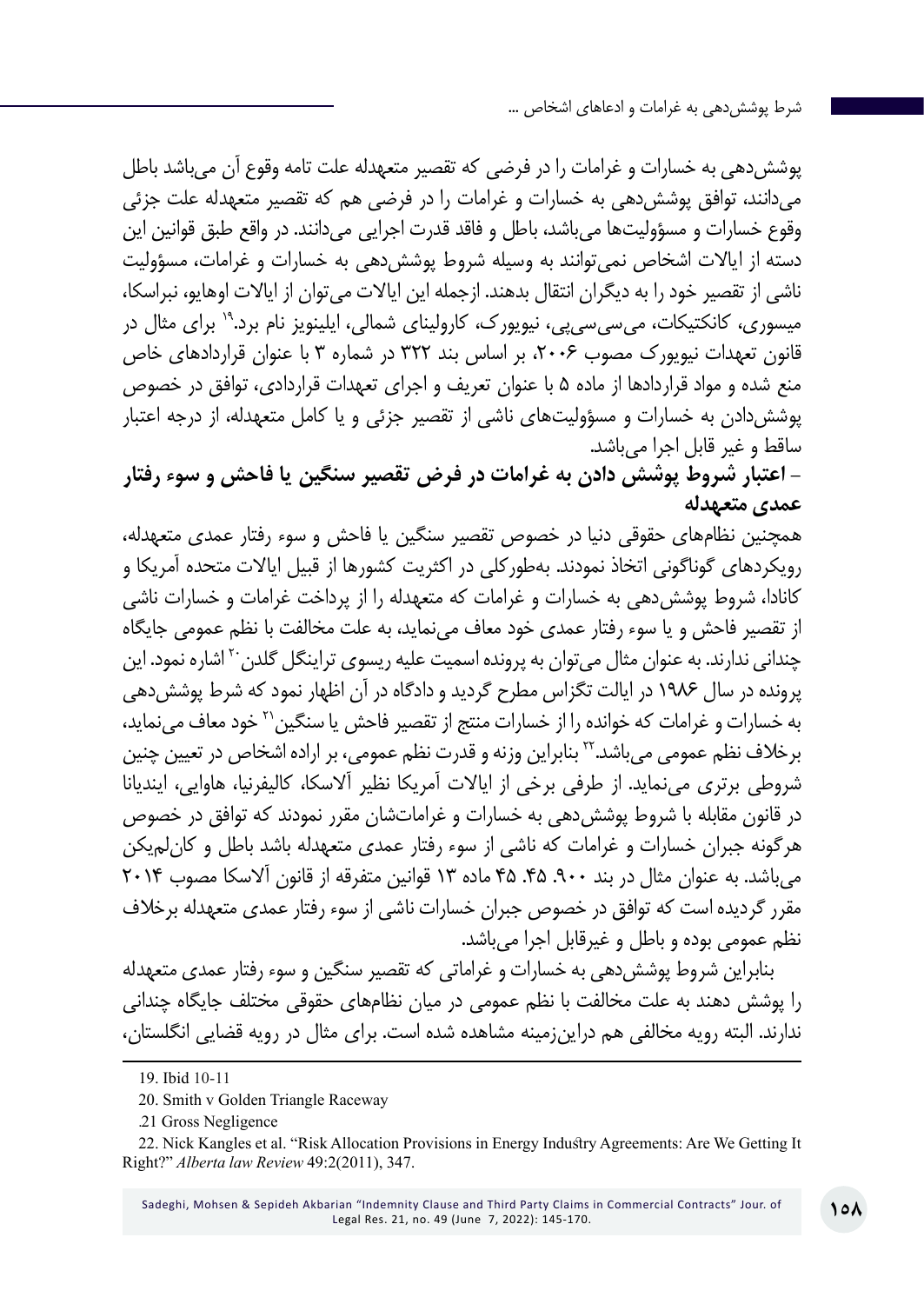قضات تمایزی میان تقصیر سبک و تقصیر سنگین قائل نمیشوند. در پرونده آرمیتاژ علیه نرس و سایرین<sup>۲۳</sup> سؤالی که مطرح شد این بود که آیا با وجود تقصیر سنگین میتوان همچنان به شرط پوششدهی به خسارات استناد نمود؟ دادگاه اظهار داشت جای تعجب است اگر در قانون ما تمایزی میان مسؤولیت ناشی از تقصیر معمول و مسؤولیت ناشی از تقصیر سنگین، وجود داشته باشد. سپس در ادامه اظهاراتش بیان نمود که البته میان تقصیر عادی و تقصیر سنگین، درجهای از تمایز وجود دارد. ولیکن پذیرش این نظریه که معافیت شخص از مسؤولیت ناشی از تقصیر سنگین خودش، برخلاف نظم عمومی می<sup>ر</sup>باشد، در انگلیس و اسکاتلند جایگاهی ندارد.<sup>۴</sup>

**- اعتبار شروط پوشش دادن به غرامات در رابطه با خسارات تنبیهی** دراینخصوص میبایست بیان داشت که در رویهها و قوانین مختلف دراینزمینه اتفاق نظر وجود ندارد. به عنوان مثال در برخی از ایاالت آمریکا، دادگاهها بیان داشتهاند که نمیتوان خسارات تنبیهی را به وسیله شروط پوششدهی به خسارات و غرامات به شخص دیگری منتقل نمود زیرا با این کار در واقع خسارت تنبیهی را از اهداف خود دور نمودهایم. به بیان دیگر این خسارات دارای ماهیت بازدارندگی بوده، حال اگر بتوان این خسارات را به شخص دیگری منتقل نمود، حالت بازدارندگی و ارعابی این خسارت از بین میرود. به عنوان مثال در سال 1997 در ایالت مینه سوتا25 پرونده ایالت متحده آمریکا علیه شرکتهای دولوت جی و دی<sup>76</sup> مطرح گشت که در این پرونده دادگاه حکم صادر نمود ازآنجاکه خسارات تنبیهی پیشبینی شده در قانون، برای حفظ نظم عمومی در نظر گرفته شده است، نمیتوان به وسیله شروط پوششدهی به خسارات و غرامات، مسؤولیت و وظیفه پرداخت آن را به دیگری انتقال داد27. درحالیکه برخی از ایاالت دیگر، مقرر نمودهاند که شروط پوششدهی به خسارات و غرامات، شامل خسارات تنبیهی متعهدله هم میگردد و متعهد این شروط موظف به جبران این خسارات میباشد. به عنوان مثال در ایالت لوئیزانا، در سال 1994 پرونده راندال علیه شرکت چورون آمریکا28 مطرح گشت که در آن پرونده دادگاه حکم داد که بر اساس قانون لوئیزانا، شروط پوشش دهی به خسارات و غرامات می تواند خسارات تنبیهی را هم نیز دربرگیرد.<sup>۲۹</sup>

23. Armitage v Nurse and Others

<sup>24.</sup> Indemnity an Liquidated damages, 17, Available at http://bislaandcompany.com/pdf/Indemnity%20 vs%20LD.pdf Last visited on 10/10/2015

<sup>25</sup>. Minnesota

<sup>26.</sup> United States v. J & D Enterprises of Dulut

<sup>27. &</sup>quot;JUSTIA US Law", http://law.justia.com/cases/federal/district-courts/FSupp/955/1153/1516235/ last visited on 3/21/2016.

<sup>28.</sup> Randall v. Chevron USA, Inc.

<sup>29.</sup> Randall v. Chevron USA, Inc., 13 F. 3d 888 - Court of Appeals, 5th Circuit 1994, https://scholar. google.com, last visited on 3/21/2016.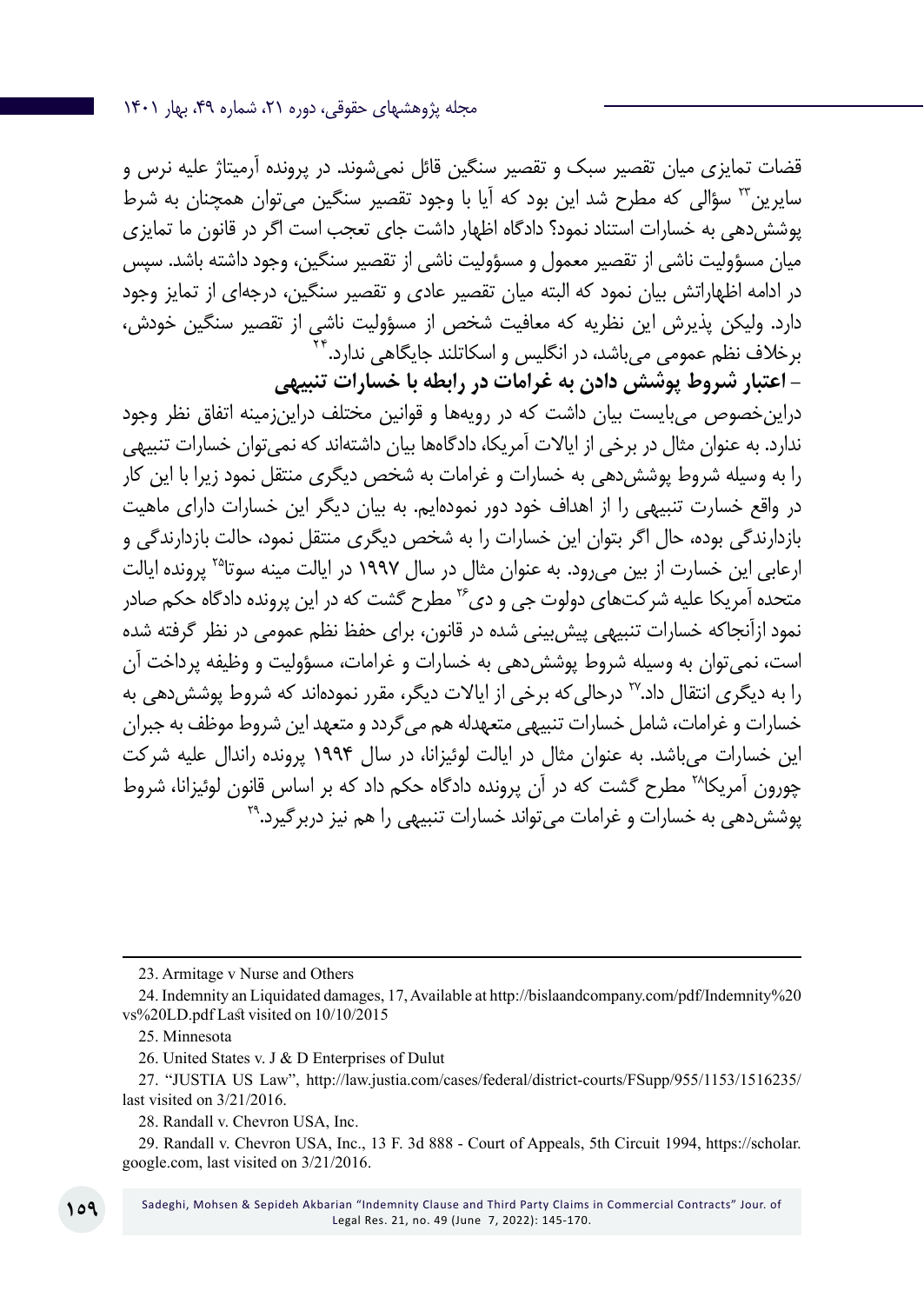# **-5-1 بررسی اعتبار و قدرت اجرایی شرط پوشش دادن به غرامات در نظام حقوقی ایران**

همان ً گونه که قبال ذکر گردید در نظام حقوقی ایران در خصوص شرط پوششدهی به خسارات و میزان نفوذ حقوقی آن، نصی وجود ندارد. دراینراستا اگر چه محدودیتهای حاکم بر این شروط، در پیکره نظام حقوقی قانونی کشور ما مختلف نقش بسته نشده است؛ اما میتوان اظهار داشت سکوت قانونگذار در مقام بیان بوده است و دامنه پذیرش این شروط تا جایی است که مخالف قوانین آمره، نظم عمومی و اخالق حسنه، نباشد. به مفهوم دیگر جز در مواردي كه قانون مانعي در راه نفوذ قرار داد ايجاد كرده است، میتوان اراده اشخاص حاكم بر سرنوشت پيمانهاي ايشان دانست. همچنین میتوان شرط عدم مسؤولیت را به عنوان سنگ محک در نظر گرفت و با وحدت مالک گرفتن از آن، حکم این شروط را استنباط نمود. البته ذکر این نکته الزم است که شرط عدم مسؤولیت و شرط پوششدهی به خسارات دارای ماهیتی متفاوت میباشند ولی از این لحاظ که هر دو سبب رهایی شخص مسؤول از مسؤولیت میشوند دارای شباهت بوده لیکن در شرط عدم مسؤولیت این اثر به طور مستقیم و در شرط پوشش دهی به خسارات به طور غیرمستقیم به دست می آید. ۳

بنابراین با وحدت مالک از شرط عدم مسؤولیت میتوان قائل به عدم پذیرش شرط پوششدهی به خسارات در موارد ذیل گردید:

۱( در صورتی که موضوع این شروط خسارات و زیانهای وارده به اشخاص باشد، خواه خسارت مربوط به سالمت جسمی یا آزادی و حقوق مربوط به شخصیت باشد، این شرط فاقد اثر حقوقی است چرا که ایجاد مسؤولیت برای کسی که به جسم یا حقوق مربوط به شخصیت و آزادی صدمه میزند، وسیلهای برای جلوگیری از بیمباالتیها و هشداری برای رعایت احتیاط است. از بین بردن این وسیله بخشی از تضمین اجتماعی حقوق مربوط به شخصیت را از بین میبرد و از این لحاظ  $5^{\prime\prime}$ خلاف نظم عمومے مے باشد.

۲( در مواردی که موضوع این شروط تقصیر عمدی و یا در حکم عمد متعهدله باشد، چنین شرطی باطل میباشد؛ زیرا در جامعۀ منظم هیچکس حق ندارد در پناه قراردادی که به سود خود تحصیل کرده است، در ضرر زدن به دیگران آزاد باشد. فراهم آوردن زمینه بدطینتی و مردمآزاری از نمونههای بارز تجاوز به نظم عمومی است32. دراینراستا حائز به ذکر است اثبات عمدی بودن رفتار شخص در برخی موارد دشوار و یا حتی غیرممکن است چرا که طرفین دعوا ممکن است از جنبههای مختلف با یکدیگر برابری نداشته باشند؛ بنابراین با عنایت به این موضوع میبایست پارهای از تقصیرهای سنگین و اغماضناپذیر را که عرف در حکم عمد میداند، مشمول این قاعده دانست. مراد از تقصیر

.31 ناصر کاتوزیان، دوره مقدماتی حقوق مدنی: اعمال حقوقی*\_* قرارداد*\_* ایقاع ) تهران: شرکت سهامی انتشار، ۱۳۸۷(، .۱۸۷

<sup>.</sup>30 ایزانلو، پیشین، .۸۵

<sup>.32</sup> ایزانلو، پیشین، .۸۵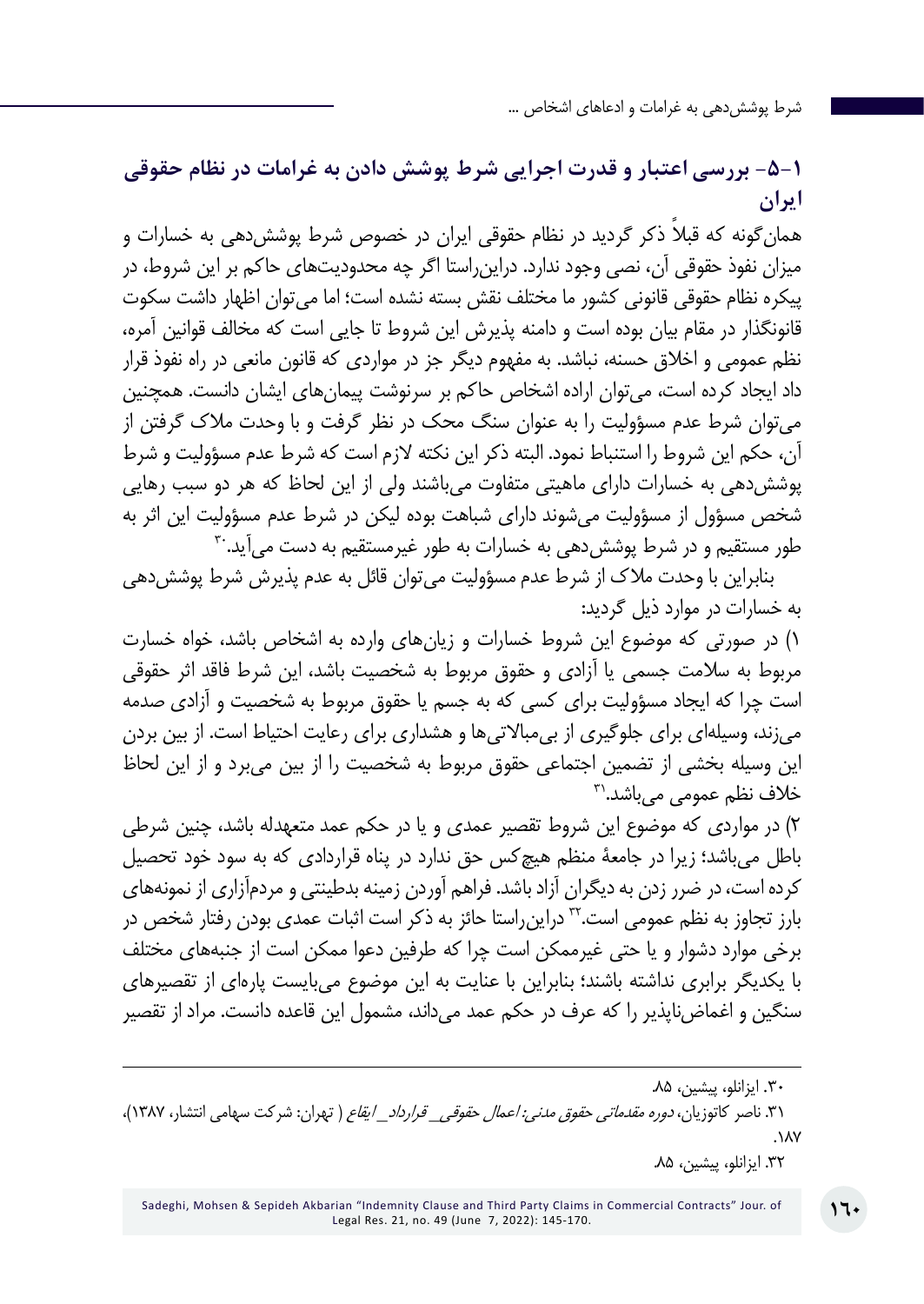سنگین و در حکم عمد کاری است که در نظر انسان متعارف و آگاه به احتمال زیاد منجر به ورود خسارت به دیگری میشود، هر چند که قصد مرتکب تفنن یا تظاهر به شجاعت و مانند اینها باشد33.

**-2 بررسی شرط پوشش دادن به غرامات در قراردادهای مالکیت فکری )لیسانس(**

**-1-2 بررسی مفهوم شرط پوشش دادن به غرامات و ضرورت استفاده از آن در قراردادهای لیسانس**

قراردادهای لیسانس به عنوان یکی از قراردادهای انتقال فناوری، در عرصه تجارت نقش شایان توجه و مهمی را دارند که به موازات توسعه صنعتی جوامع اهمیت فراوانی یافتهاند. قراردادهای لیسانس که در ادبیات حقوقی ما به قراردادهای امتیاز، قراردادهای مجوز بهرهبرداری، قراردادهای اعطای مجوز و پروانه بهرهبرداری نیز معروف هستند، مجرایی برای اعطای حقوقی به استثنای مالکیت در عرصه اموال فکری می باشند که طی آن، دارنده حقوق فکری که «لیسانس دهنده»۳۴ نامیده می شود، به شخص دیگری که «لیسانس گیرنده»۳° خوانده می شود، اجازه بهرهبرداری از تمام یا بخشی از حقوق فکری را مطابق شرایطی معین و برای مدتی معین و در قلمروی مشخص، با لحاظ تحدیداتی، واگذار می نماید، بی آنکه به طور تبعی حق تعقیب و اقامه دعوا علیه لیسانس گیرنده را به سبب نقض حقوق انحصاری خود داشته باشد36. بعد از انعقاد قرارداد لیسانس، ممکن است اشخاص ثالث، به دالیل گوناگونی از قبیل اینکه موضوع پروانه بهرهبرداری، حق اختراع آنها را نقض مینماید، یا اینکه اسرار تجارتی سرقت شده ایشان، موضوع قرارداد قرار گرفته است، یا اینکه لیسانسدهنده، بدون اجازه ایشان و داشتن حق، مبادرت به اعطای پروانه بهرهبرداری به لیسانس گیرنده نموده است<sup>۳۷</sup> و یا اینکه قرارداد لیسانس، حقوق کپی رایت اثر اصلی™ را به دلیل اینکه موضوع قرارداد لیسانس، اقتباس شده39 از اثر شخص ثالث، میباشد نقض مینماید، مبادرت به اقامه دعوی علیه لیسانسگیرنده، لیسانسدهنده و همچنین مصرفکنندگان اموال فکری تحت موضوع قرارداد لیسانس بنمایند؛ بنابراین لیسانسگیرندگان به دنبال این هستند که چنین ریسکهایی را مدیریت نموده و آنها را

34. Licensor

36. Alexander Poltorak & Paul Lerner, *Essentials of Licensing Intellectual Properties* ( USA: John Willey & Sons, 2002),1.

به نقل از میرقاسم جعفرزاده و ابراهیم رهبری، »تحلیل رقابتی تحدیدات ممنوع در قراردادهای لیسانس فناوری«، فصلنامه پژوهش حقوق خصوصی ۱)۱۳۹۲(.66،

37. Jr. Jay Dratler, *Licensing of Intellectual Property* ( New York: Law Journal Press, a division of American Lawyer Media, 2007), 1.

38. Underlying Work

39. Derivative Work

<sup>.33</sup> کاتوزیان، پیشین، .۱۸۸

<sup>35.</sup> Licensee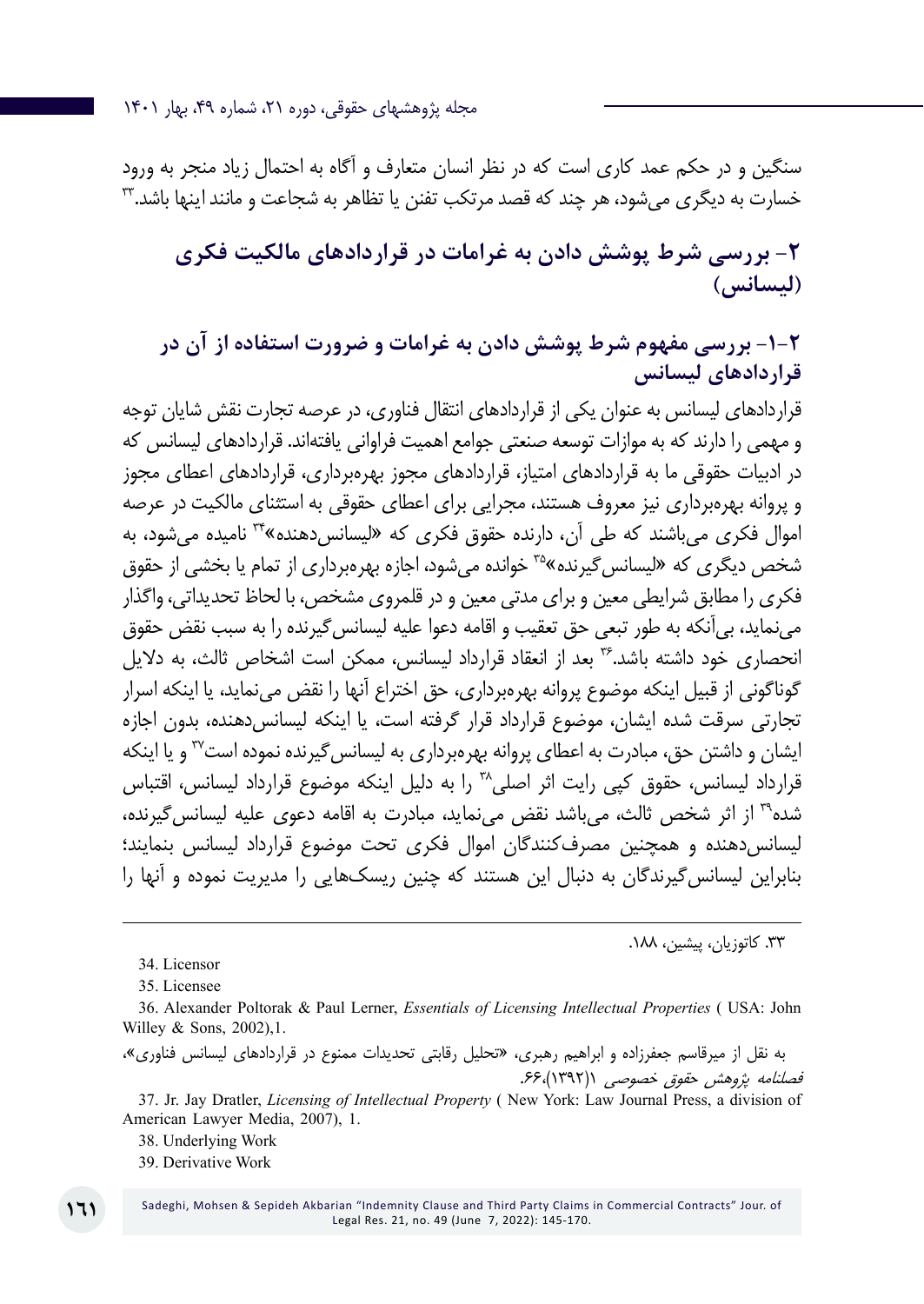انتقال دهند، چرا که خسارات ناشی از نقض حقوق فکری چشمگیر و فوق|لعاده می باشند.<sup>۴۰</sup> یکی از شروط و بندهایی که نقش بسیار مهم و برجستهای را در انعقاد و خلق قراردادهای لیسانس ایفا می نمایند، شروط پوشش دهی به غرامات و ادعاها می باشند. این شروط، مفهوم جدیدی در حوزه قراردادهای لیسانس میباشند که بر اساس آن لیسانسدهنده تعهد مینماید که در صورتی که اشخاص ثالث به دلیل اینکه موضوع قرارداد لیسانس منجر به نقض حقوق فکری آنها میشود، علیه لیسانسگیرنده و استفادهکنندگان فرآوردههای موضوع مالکیت فکری اقامه دعوی نمایند، خسارات و غرامات وارد به ایشان را جبران نماید.

سؤالی که در اینجا به ذهن خطور مینماید این است که چرا بایستی این شروط در قراردادهای لیسانس درج شوند؟ بایستی از زوایای مصرفکننده، لیسانس دهنده و لیسانس گیرنده برای بررسی این پاسخ نگریسته شود. از منظر مصرفکنندگان حمایت بی چون و چرا از آنها توجیهکننده وجود چنین شرطی در قراردادهای لیسانس میباشد چرا که از نظر اقتصادی، آنها، در ازای پرداخت تمامی قیمت، فرآوردههای موضوع مالکیت فکری را خریداری نمودهاند؛ بنابراین آنها باید در برابر هر گونه پرداخت مبلغ اضافی به عنوان خسارت حتی اگر علت این خسارت نقض حقوق مالکیت فکری شخص دیگری باشد، مصون باشند؛ اما لیسانس دهنده و لیسانس گیرنده، خواهان این هستند که در برابر دیگری حداقل تعهدات را در خصوص میزان مسؤولیت، به عهده گیرند؛ بنابراین، در قرارداد لیسانس میبایست در هنگام درج این شروط، منافع هر دو طرف در نظر گرفته شود و مسؤولیتهای اشخاص به صراحت بیان گردد.

**-2-2 بررسی پیشینه شرط پوشش دادن به غرامات در قراردادهای لیسانس** پوششدهی به خسارات، غرامات و ادعاهای ناشی از نقض حقوق مالکیت فکری، پیشینه و سابقه تاریخی نیز دارد. ردپای تاریخی قانونگذاری شرط جبران خسارت در مالکیت فکری را میتوان در شق ۳ بخش ۲۱۳ ماده ۲ قانون متحدالشکل تجاری آمریکا مصوب ۱۹۵۲ ملاحظه نمود.<sup>۴۱</sup> لیکن این قانون ازجمله قوانین امری نمیباشد و طرفین میتوانند برخالف آن با یکدیگر تراضی نمایند. همانگونه که بدان اشاره گردید جبران خسارت و غرامات در این ماده ریشه قانونی دارد و موضوع بحث مقاله حاضر بررسی شرط قراردادی پوشش دادن به غرامات، خسارات و ادعاها در قراردادهای لیسانس میباشد. نگاهی به پیشینه تاریخی درج این شروط در قراردادها حاکی از آن است که استفاده از شروط پوششدهی به خسارات و ادعاها ابتدا در قراردادهای لیسانس نرمافزار جلوه نمود. در این

.41 این ماده مقرر میدارد: »در صورت فقدان توافق، بایع که تاجر نیز میباشد و به طور منظم تجارت این قبیل از کاالها را انجام میدهد، تضمین مینمایدکه کاالهای ابتیاع شده بدون وجود هیچگونه ادعای حقی از سوی اشخاص ثالث از قبیل نقض و امثال آن، ارسال و تحویل خواهد گردید، لیکن در حالتی که خریدار مشخصات و ویژگیهای خاصی را به فروشنده اعالم نموده است، فروشنده تعهد مینماید در خصوص هر دعوایی که از تطابق با این مشخصات و ویژگیها مطرح میگردد، خسارت و ضررهای وارد به خریدار را جبران نماید.«

<sup>40.</sup> Jay Dratler, op.cit, 2.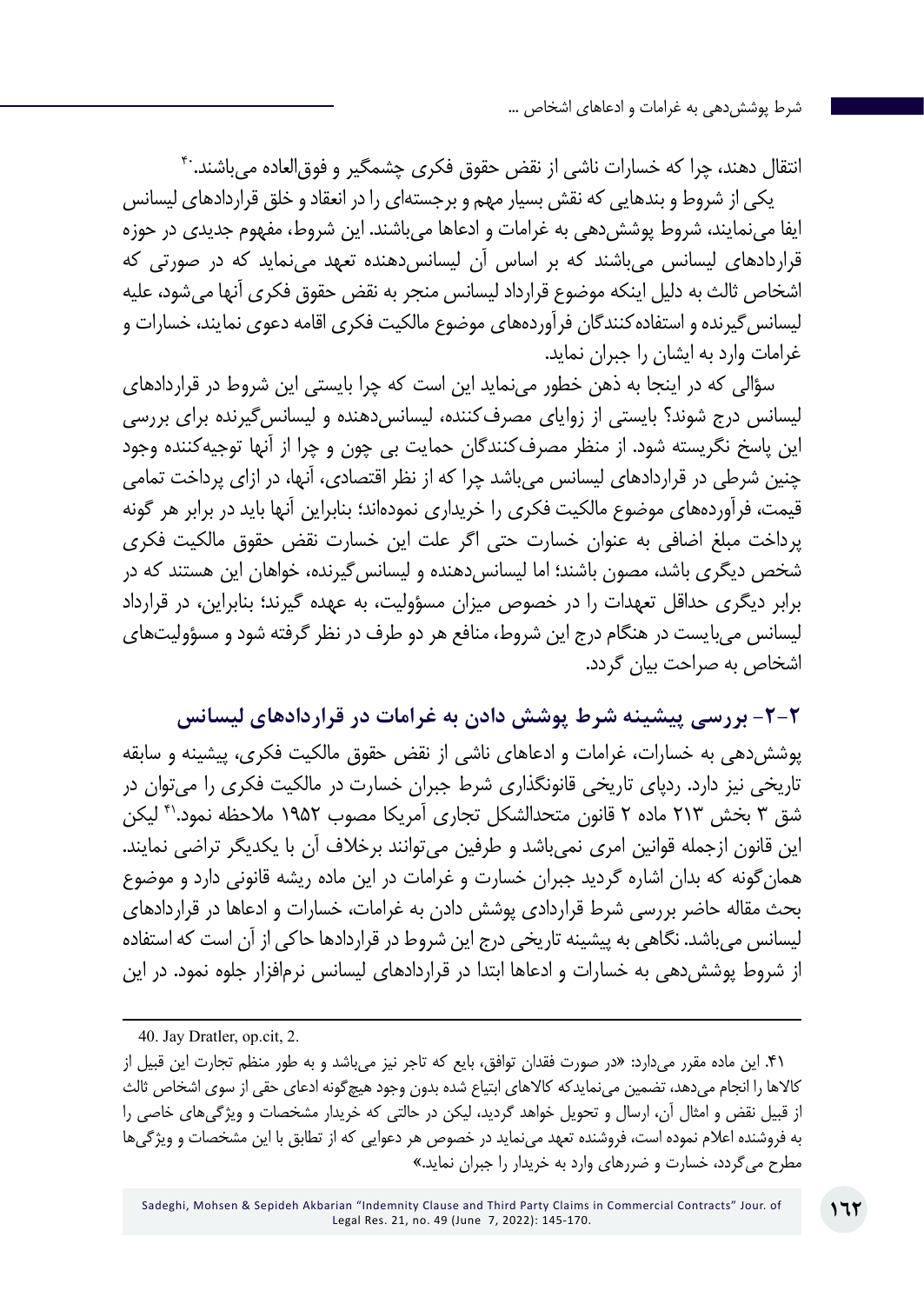قراردادها لیسانس دهنده، تضمین می،نمود که نرمافزار موضوع لیسانس منجر به نقض حقوق مالکیت فکری اشخاص ثالث نمی *گ*ردد. <sup>۲۲</sup> که چنین توافقی به منزله تخصیص ریسک میان طرفین قرارداد مے باشد.<sup>4۳</sup>

**-3-2 بررسی مصادیق مالکیت فکری در قراردادهای لیسانس**

همان ً گونه که قبال توضیح داده شد، منافع طرفین قرارداد ایجاب مینماید که در هنگام انعقاد قرارداد لیسانس، شرط جبران خسارت و پرداخت غرامت ناشی از نقض را به نفع خود درج نمایند تا از خطرات نقض حقوق مالکیت در امان بمانند. برای تحقق این مهم، در هنگام انعقاد قرارداد، طرفین بایستی این موضوع را بررسی نمایند که موضوع قرارداد لیسانس تا چه میزانی منجر به نقض حقوق فکری اشخاص ثالث میگردد و پس از آن با اطمینان خاطر، میزان مسؤولیت و تکلیف خود را تعیین نمایند. شناخت مصادیق مالکیت فکری که موضوع قرارداد لیسانس قرار میگیرد، نقش مهمی دراینخصوص ایفا مینماید. همانگونه که میدانیم حقوق مالکیت فکری بر اساس مصادیق مورد حمایت، به دو دسته مالکیت ادبی و هنری و مالکیت صنعتی تقسیم میگردد که هر یک از آنها ویژگیهای منحصر به فرد و متمایزی دارند که میتوانند موضوع قراردادهای لیسانس قرار گیرند.

با توجه به نوع مال فکری که موضوع قرارداد لیسانس قرار گرفته است، همواره میزانی از خطر ً نقض وجود دارد که ذاتا غیر قابل پیشبینی میباشد که در هر یک از شاخههای مالکیت فکری با یکدیگر متفاوت میباشد. تفاوت اساسی برای بررسی میزان خطر نقض موضوع قرارداد لیسانس در حوزههای کپی رایت و اسرار تجارتی نسبت به حوزههای عالئم تجارتی و اختراعات وجود دارد، چرا که برخالف کپی رایت و اسرار تجارتی، پایگاهی برای ثبت اختراعات و عالئم تجارتی در کلیه کشورها وجود دارد که بر اساس آن میتوان این موضوع را بررسی نمود که آیا موضوع لیسانس منجر به نقض عالئم تجارتی و یا اختراعات دیگران میگردد و یا خیر. به عبارتی دیگر مرجعی برای ثبت اسرار تجارتی\*\* و آثار ادبی و هنری<sup>۴</sup>ه وجود ندارد تا بر اساس آن بتوان خطر نقض را پیش بینی نمود. تفاوت بارز دیگری که میان آثار ادبی هنری و اسرار تجارتی نسبت به اختراعات و عالئم تجارتی

42. H. Ward Classen, *A Practical Guide to Software Licensing for Licensees and Licensors: Analyses and Model Forms*, ( Chicago: American Bar Association, 2007), 47. 43. Ibid, 55.

.44 ثبت اسرار تجارتی، مستلزم افشا شدن آن است و افشا شدن این اسرار با ماهیت آن که سری و نهانی بودن این اسرار میباشد، متباین و در نتیجه افشا و ثبت منجر به اضمحالل حقوق ناشی از اسرار تجارتی میگردد.

.45 در خصوص آثار ادبی و هنری باید گفت اگرچه آثار نسخهبرداری شده از آثار ادبی و هنری برای همگان قابل دسترس میباشد، لیکن سیستم طراحی شده برای جستوجو این آثار از روی کلید واژهها میباشد و به همین دلیل نمیتوان به نتایج ارائه شده توسط این سیستمها در خصوص اینکه آیا موضوع قرارداد لیسانس منجر به نقض آثاری که در دانش قبلی وجود دارد میشود و یا خیر، اعتماد نمود. عالوهبراین در برخی از موارد مانند برنامههای کامپیوتری و تستهای امنیت رویهای که در اداره کپی رایت حاکم است، امکان چنین مقایسهای را حتی از نظر تئوری از بین برده است. در نتیجه، لیسانسگیرنده براساس اطالعات عمومی موجود نمیتواند این موضوع را احراز نماید که آیا موضوع لیسانس منجر به نقض اسرار تجارتی، آثار ادبی و هنری شخص ثالث میگردد و یا خیر؟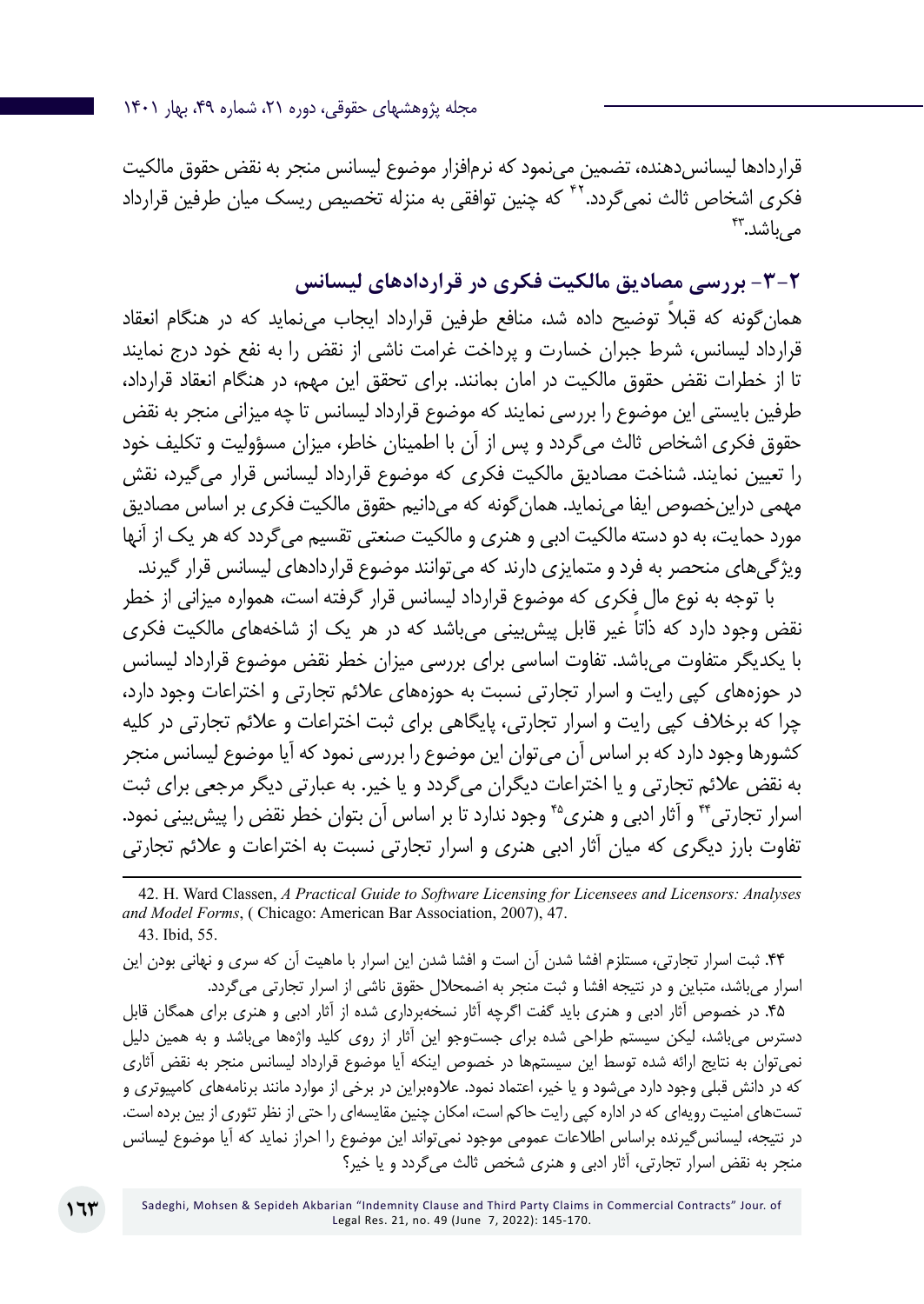وجود دارد، این است که به طورکلی خطر نقض آثار ادبی و هنری و اسرار تجارتی معمولاً کمتر از اختراعات و عالئم تجارتی است چرا که دفاع ایجاد مستقل اثر، یک دفاع همهجانبه در برابر دعاوی نقض آثار ادبی و هنری و یا سرقت و سوء استفاده از اسرار تجارتی میباشد. در توضیح بیشتر میتوان بیان داشت، شخص ثالثی که ادعا مینماید استفاده لیسانسگیرنده از موضوع لیسانس منجر به نقض حقوق آثار ادبی و هنری وی میگردد و یا به گونهای سوءاستفاده از اسرار تجارتی وی میباشد باید ً این دو موضوع را اثبات نماید که اوال شباهت قابل توجهی میان اموال فکری موضوع لیسانس و ً اموال فکری او وجود دارد و ثانیا نحوه دسترسی و یا فرآیند دیگری که بر اساس آن لیسانسگیرنده، اموال فکری حمایت شده مورد ادعا را در اختیار گرفته است، به صورت نامشروع و غیرقانونی باشد. بدین صورت که خوانده اسرار تجارتی را به طرق غیرقانونی خواه به صورت مستقیم و یا از طریق واسطهای که مقصر و همچنین آگاه به این موضوع است که اقدام وی غیرقانونی میباشد، به دست آورده است. ازآنجاییکه این الزامات قانونی بایستی رعایت شوند، احتمال اینکه اسرار تجارتی و یا آثار ادبی و هنری لیسانسدهنده منجر به نقض غیرعمدی، اسرار تجارتی و یا آثار ادبی و هنری حقوق اشخاص ثالث می ً گردد در واقع معموال ناچیز است.

لیسانسگیرنده آثار ادبی و هنری و یا عالئم تجارتی بایستی آگاهی کامل داشته باشد یا بتواند این موضوع را ارزیابی نماید که در صورت طرح دعوی از سوی شخص ثالث احتمال موفقیت وی تا چه میزانی خواهد بود. با عنایت بر اینکه لیسانس دهنده اطلاعات کامل تری در خصوص اینکه چگونه لیسانس را به دست آورده است دارد، وی میتواند احتماالت ناشی از نقض حقوق اشخاص ثالث را پیش بینی نماید؛ بنابراین بهطورکلی با کمی اغماض می توان اظهار داشت اطلاعات ثبت شده<sup>۴۶</sup> که در دسترس عموم میباشند برای پیشبینی احتمال نقض اسرار تجارتی و یا آثار ادبی و هنری متعلق به اشخاص ثالث کاربرد چندانی ندارند.

### **-4-2 بررسی و چگونگی پیشبینی احتمال نقض حقوق مالکانه اشخاص ثالث در قراردادهای لیسانس**

الف: اسرار تجارتی اسرار تجارتی هر نوع اطالعاتی که دارای ارزش اقتصادی مستقل بالقوه یا بالفعل یا ارزش رقابتی ً است، به سبب آنکه عموما ناشناخته میباشد و به سادگی و از طرق قانونی قابل دستیابی یا احراز نبوده و دارنده قانونی، تدابیر متعارفی را برای حفظ محرمانگی آنها ترتیب داده است، میباشد47. بنابراین ِ برای اینکه اسرار تجارتی همچنان به عنوان سر باقی بمانند و ارزش اقتصادی و رقابتی خود را حفظ ِ نمایند، بایستی به صورت مخفیانه و سری باقی بمانند و تنها در خصوص افرادی افشا گردند که به موجب قرارداد موظف به نگهداری آن میباشند. هر گونه سرقت و سوء استفاده از اسرار تجارتی

46. Public Records

.47 ابراهیم رهبری، حقوق اسرار تجاری ) تهران: انتشارات سمت، ۱۳۸۸(، .۵۴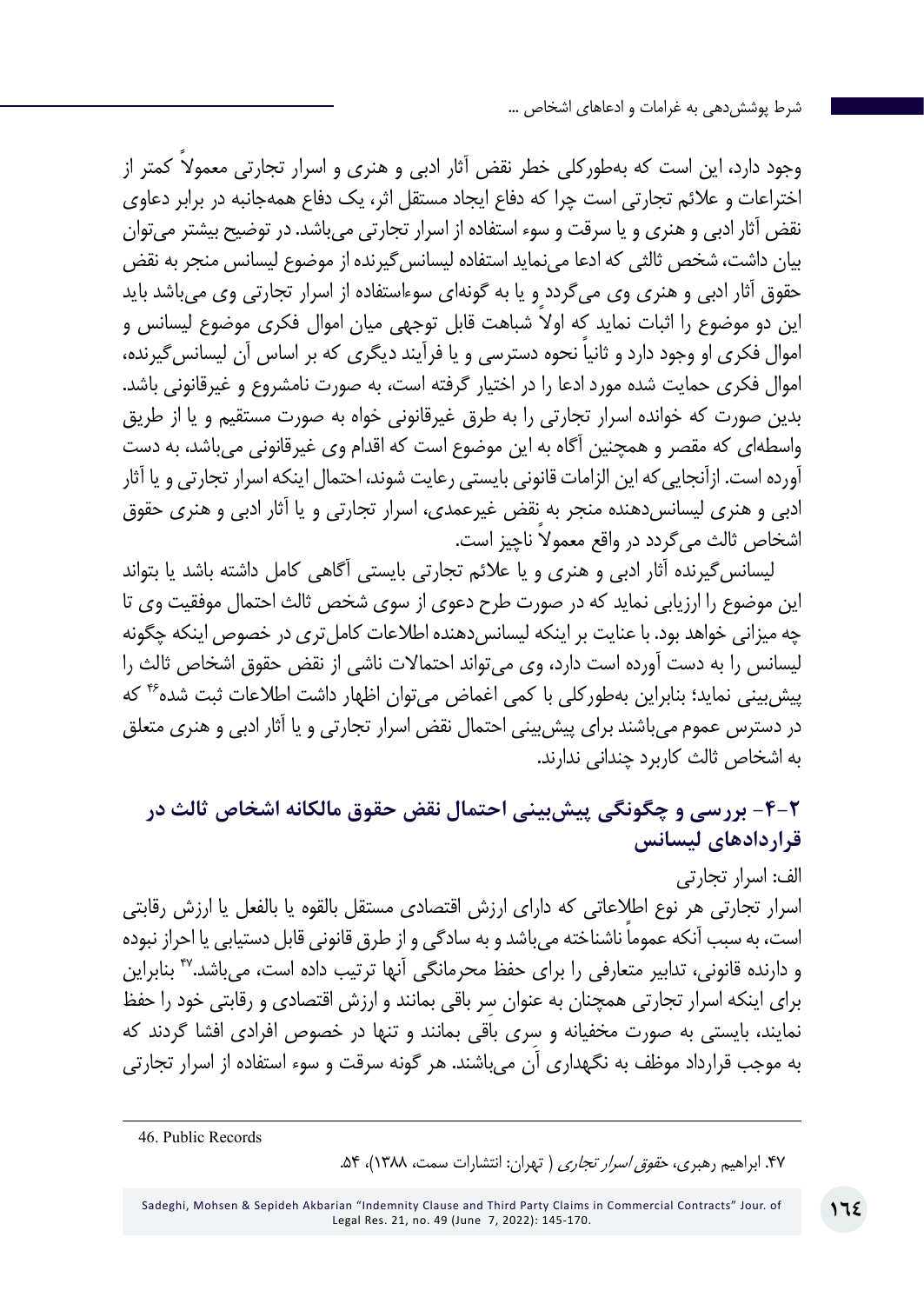مستلزم آن است که شخص از راه غیرقانونی و یا نقض هرگونه توافق صریح یا ضمنی به این اسرار دست یافته باشد؛ بنابراین با در نظر گرفتن موارد فوق نمیتوان اظهار نمود که نقض اسرار تجارتی به صورت اتفاقی رخ داده است. بهطورکلی با بررسی اینگونه قراردادها خطر نقض حقوق اسرار تجارتی در ابتدا متوجه لیسانس دهنده می باشد، چراکه او مکلف است با اتخاذ سیاستها و رویههایی از احتمال سوءاستفاده و سرقت اسرار تجارتی، آگاه شده و از آن اجتناب نماید زیرا در صورتی که موضوع قرارداد لیسانس، اسرار تجارتی سرقت و یا سوءاستفاده شده شخص دیگری باشد، لیسانس دهنده موظف به جبران خسارات وارده به اشخاص ثالث به دلیل نقض حقوق آنها است48. عالوهبراین ازلحاظ حقوق مالکیت فکری، لیسانس گیرنده<sup>۴۹</sup> در صورتی در برابر اشخاص ثالثی که مدعی نقض حقوقشان میباشند، مسؤول است که پس از دریافت اظهارنامهای از سوی ایشان مبنی بر اینکه اسرار تجارتی وی سرقت و یا سوءاستفاده گردیده و موضوع قرارداد لیسانس قرار گرفته است، بدون هیچ توجیه منطقی به استفاده از موضوع قرارداد لیسانس ادامه داده باشد. البته خساراتی که شخص ثالث از<br>لیسانس گیرنده می تواند دریافت نماید، صرفاً محدود به دوره زمانی بعد از دریافت اظهارنامه می باشد. <sup>۵</sup> ً ضمنا ازآنجاکه مصرفکنندگان و مشتریان نمیتوانند احتمال نقض اسرار تجارتی را پیشبینی نمایند و آنها با اعتماد به ارائهکنندگان کاالها و خدمات حاوی این اسرار تجارتی اقدام به ابتیاع و یا مصرف مینمایند، در برابر نقض حقوق اسرار تجارتی مسؤولیتی به عهده ندارند به جز در مواردی که اظهارنامهای مبنی بر اینکه استفاده آنها منجر به نقض اسرار تجارتی شخص ثالث میگردد، دریافت نموده باشند و پس از آن به استفاده ادامه داده باشند. با توجه به احتمال نقض حقوق اسرار تجارتی اشخاص ثالث، شرط پوششدهی به خسارات، غرامات و ادعاها در قرارداد لیسانس با موضوع اسرار تجارتی میتواند آسایش خاطری را برای طرفین در خصوص مسؤولیت ناشی از نقض ایجاد نماید. طرفین می توانند در قرارداد در خصوص نحوه پوشش دادن به این ادعاها و غرامات و نحوه جبران<br>خسارات با یکدیگر توافق نمایند و یا حتی مسؤولیت جبران آن را به دوش لیسانس گیرنده قرار دهند.<sup>۵</sup> ب: حقوق آثار ادبی و هنری

حقوق آثار ادبی و هنری، حقوقی است که مطابق قانون برای پدیدآورنده یک اثر ادبی و هنری شناخته میشود و از طریق اعطای حقوق معنوی و مادی به وی اختیار میدهد تا تکثیر و عرضه اثر خود را کنترل کرده و بهرهبرداری و استفاده از اثرش توسط دیگران را محدود نموده و یا مطابق

48. Jay Dratler, op.cit, 6-7.

.49 لیسانسگیرنده موظف است که رویهها و سیاستهایی را به کار گیرد تا از اسرار تجارتی، موضوع قرارداد لیسانس به دقت محافظت نماید. عالوهبراین در صورتی که، کارکنان لیسانسگیرنده، به اسرار تجارتی لیسانسدهنده دسترسی داشته باشند و به دلیل قصور کارکنان لیسانسگیرنده، در خصوص حفظ اسرار تجارتی غرامات و خساراتی به لیسانسدهنده وارد شود، وی بایستی این خسارات را جبران نماید.

50. Thomas MS Hemnes, *Intellectual Property Indemnity Clauses* (Boston: College Intellectual Property & Technology Forum, 2013), 5.

.51 یکی از دالیل پذیرش چنین مسؤولیتی ممکن است این باشد که موضوع قرارداد لیسانس برای لیسانسگیرنده بسیار حائز اهمیت میباشد.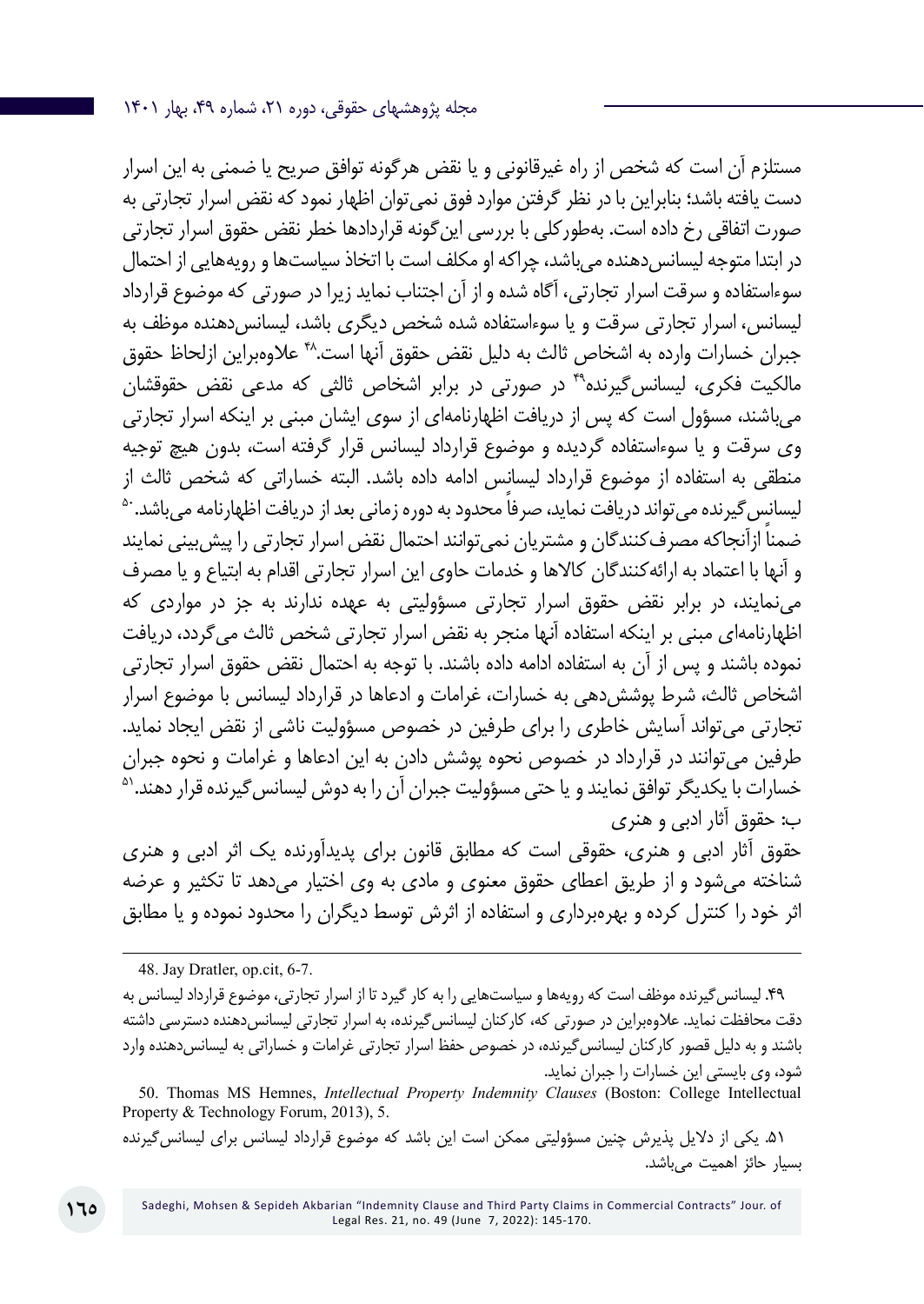قرارداد اجازه دهد. <sup>۵</sup>° ماده ۳ قانون حمایت از حقوق مؤلفان، مصنفان و هنرمندان مصوب ۱۳۴۸، حقوق پدیدآورنده را شامل حق انحصاری نشر و پخش و عرضه و اجرای اثر و حقوق بهرهبرداری مادی و معنوی از نام و اثر میداند. اشخاصی که بدون اذن یا اخذ اجازه از پدیدآورنده مبادرت به تکثیر، توزیع، نمایش و یا عرضه بنمایند، مرتکب نقض حقوق مالک اثر ادبی و هنری می *گ*ردند.<sup>۵۳</sup>یکی از حقوق قانونی خالق اثر ادبی و هنری این است که حقوق مادی و استفاده از اثر خود را به موجب قرارداد به شخص دیگر انتقال دهد. اهمیت قراردادهای انتقال حقوق آثار ادبی و هنری، بر کسی پوشیده نیست. مهمترین موضوع در چنین قراردادهایی، بدیع و اصیل بودن اثر مورد انتقال میباشد؛ بنابراین زمانی که چنین قراردادی منعقد میگردد، ممکن است نگرانیهایی در خصوص بدیع و اصیل نبودن اثر موضوع قرارداد برای منتقل|لیه به وجود آید چرا که اگر انتقالدهنده، اثر شخص دیگری را بدون اجازه و رضایت وی انتقال دهد و منتقل الیه از این آثار بهرهبرداری تجاری نماید، حقوق صاحب اصلی اثر نقض می شود و منتقل الیه به عنوان ناقض مورد تعقیب و پیگرد قانونی قرار می گیرد. لذا با درج شروط پوششدهی به خسارات و غرامات و پاسخگویی به ادعاها، صاحب اثر یا انتقالدهنده، تضمین مینماید که اثر موضوع قرارداد، عالوه بر اینکه اصیل میباشد، حقوق ناشی از آن نیز، متعلق به وی میباشد، در غیر این صورت موظف به پاسخگویی و جبران خسارات و غرامات ناشی از نقض آثار ادبی و هنری می<sub>،</sub>باشد. ج: عالمت تجارتی عالمت تجارتی یا مارک نشانهای است که فعالیت تجاری یک تاجر یا تولیدات یک تولیدکننده

کاالهای صنعتی و محصوالت کشاورزی یا ارائه کاالهای خدماتی را به عموم یا مشتریان معرفی می کند.<sup>۵۴</sup> این امکان وجود دارد، زمانی که لیسانس گیرنده مبادرت به استفاده از علامت تجارتی تحت لیسانس مینماید، اشخاص ثالث مدعی گردند، که عالمت تجارتی تحت لیسانس منجر به نقض نوع اول و یا دوم عالئم تجارتی، طرح صنعتی و دیگر حقوق مالکانه ایشان میگردد، لذا اشخاص ثالثی که مدعی نقض حقوق فکری خود میباشند، مبادرت به طرح دعوی علیه لیسانسگیرنده و لیسانس دهنده می نمایند.

بنابراین ازآنجاکه استفاده از عالمت تجارتی تحت لیسانس، ممکن است خطر نقض حقوق فکری اشخاص ثالث را در برداشته باشد، با استفاده از این شروط، میتوان پاسخگویی به ادعاها و جبران خسارات اشخاص ثالث را به هر یک از طرفین قرارداد انتقال داد. د: حق اختراع

اختراع به معنای خلق یا ابداع ابتکاری یک وسیله فنی برای حل یک مشکل فنی در زندگی بشری

<sup>52. &</sup>quot;Noban law", http://www.nobanlaw.com/fa/f\_faq-copyright, last visited 7/21/2016. .53 همچنین ماده 23 قانون مزبور بیان میدارد: هرکس تمام یا قسمتی از اثر دیگری را که مورد حمایت این قانون است به نام خود یا به نام پدیدآورنده بدون اجازه او یا عامداً به شخص دیگری غیر از پدیدآورنده نشر یا پخش یا عرضه کند به حبس تأدیبی از شش ماه تا سه سال محکوم خواهد شد. ۵۴. اسدالله امام*ی، حقوق مالکیت صنعتی* (تهران: نشر میزان، ۱۳۹۰)، ۱۸۳.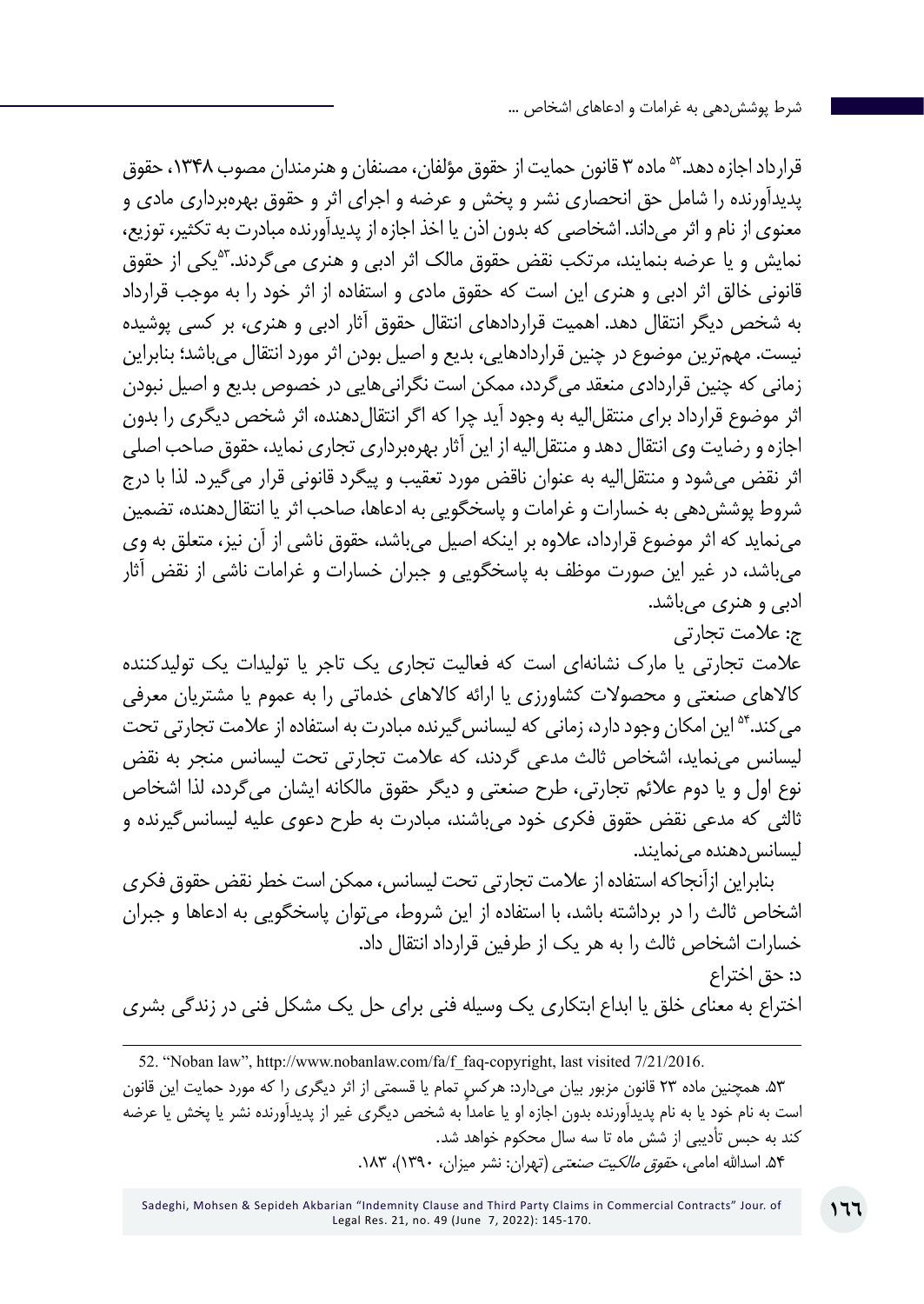است، اعم از اینکه مشکل، مربوط به امور صنعتی و حرفهای باشد یا مربوط به مشکالت کشاورزی و امثال آن.<sup>۵۵</sup> بر اساس ماده ۱ قانون ثبت اختراعات و طرحهای صنعتی و علائم تجاری مصوب ۱۳۸۶، اختراع نتيجه فكر فرد يا افراد است كه براي اولين بار فرآيند يا فرآوردهاي خاص را ارائه ميكند و مشكلي را در يك حرفه، فن، فناوري، صنعت و مانند آنها حل مينمايد. در ادامه این قانون، به بیان تعریف حقوق ناشی از اختراع<sup>66</sup> و نقض<sup>۵۶</sup> این حقوق میپردازد. قرارداد لیسانسی که از مجری آن، حق استفاده و بهرهبرداری از اختراع لیسانس دهنده به لیسانس گیرنده واگذار می گردد، ممکن است منجر به نقض ناخواسته حق اختراع اشخاص ثالث گردد؛ بنابراین ترس از این تشویش و نگرانی باعث می گردد که لیسانس دهندگان همواره به دنبال این باشند که با استفاده از شروط پوشش دهی به خسارات، غرامات و ادعاها تا حد امکان، کلیه ریسکهای نقض حق اختراع دیگران توسط موضوع لیسانس را انتقال دهند چرا که چنین ریسک هایی عموماً ناشناخته و تا حدودی غیر قابل پیش بینی مے باشد.

**-5-2 بررسی جایگاه استفاده از شرط پوشش دهی به غرامات و خسارات در قراردادهای لیسانس در نظام حقوقی ایران**

پس از بررسی شروط پوششدهی به غرامات و ادعاها در قراردادهای لیسانس، بایستی این موضوع را بررسی نماییم که آیا چنین شروطی قابلیت استفاده در قراردادهای لیسانسی که در ایران منعقد میگردند را دارد یا خیر؟ و آیا قوانین و مقررات حاکم بر نظام حقوق مالکیت فکری در ایران، چنین اجازهای را به طرفین میدهد؟

بر اساس ماده ۶۰ قانون ثبت اختراعات و طرحهای صنعتی و علائم تجاری مصوب ۱۳۸۶، نقض حقوق مندرج در اين قانون، عبارت است از انجام هرگونه فعاليتي در ايران كه توسط اشخاصي غير از مالك حقوق تحت حمايت اين قانون و بدون موافقت او انجام ميگيرد و در ادامه ماده 61 این قانون مقرر می دارد، هر شخصی كه با علم و عمد مرتكب عملی شود كه طبق مواد (۱۵)، (۲۸) و )40( نقض حقوق به شمار آيد يا طبق ماده )47( عمل غيرقانوني تلقي میشود مجرم شناخته شده و عالوه بر جبران خسارت به پرداخت جزاي نقدي از ده ميليون )10000000( ريال تا پنجاه ميليون

.56 ماده 15 این قانون مقرر میدارد: حقوق ناشي از گواهينامه اختراع به ترتيب زير است : الف ـ بهرهبرداري از اختراع ثبت شده در ايران توسط اشخاصي غير از مالك اختراع، مشروط به موافقت مالك آن است. بهرهبرداري از اختراع ثبت شده به شرح آتي خواهد بود: 1ـ درصورتي كه اختراع درخصوص فرآورده باشد: اول ـ ساخت، صادرات و واردات، عرضه براي فروش، فروش و استفاده از فرآورده. دوم ـ ذخيره به قصد عرضه براي فروش، فروش يا استفاده از فرآورده2.ـ درصورتي كه موضوع ثبت اختراع فرآيند باشد: اول ــ استفاده از فرآيند. دوم ــ انجام هر يک از موارد مندرج در جزء (١) بند (الف) اين ماده درخصوص كالاهايي كه مستقيما از طريق اين فرآيند به دست مي[يد.

.57 در ادامه بند ب ماده 15 از چگونگی نقض حقوق مالک صحبت نموده و بیان میدارد: مالك ميتواند با رعايت بند (ج) اين ماده و ماده (١٧) عليه هر شخص كه بدون اجازه او بهرهبرداريهاي مندرج در بند (الف) را انجام دهد و به حق مخترع تعدي كند و يا عملي انجام دهد كه ممكن است منجر به تعدي به حق مخترع شود، به دادگاه شكايت كند.

<sup>.55</sup> همان، .۴۱۳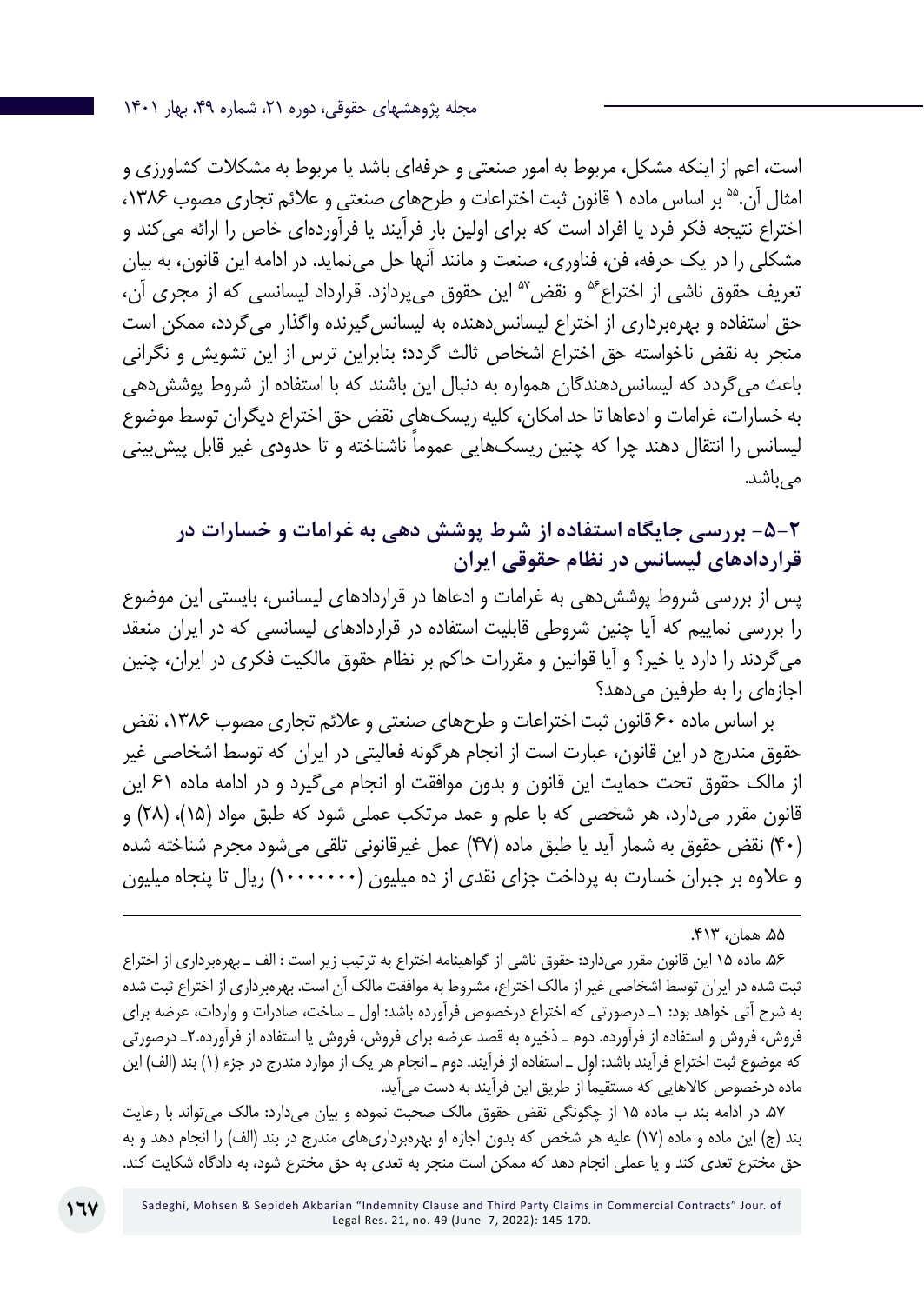)۵۰۰۰۰۰۰۰( ريال يا حبس تعزيري از نود و يك روز تا شش ماه يا هر دوي آنها محكوم ميشود. همانگونه که مالحظه میشود، ضمانت اجرای حقوقی و کیفری برای نقض حقوق فکری اشخاص پیشبینی شده است. همانگونه که میدانیم بنا بر اصل شخصی بودن مجازات در حقوق ایران، جزای نقدی ناشی از نقض حقوق فکری دیگران به موجب شروط پوششدهی به خسارات و غرامات قابل انتقال نمی باشد لیکن با عنایت بر آنچه که قبلاً توضیح داده شد و احترام و پذیرش به آزادی اراده طرفین، لیسانس دهنده می تواند ضمانت اجرای حقوقی نقض حقوق مالکیت فکری، که همان جبران خسارات و غرامات میباشد را به لیسانس گیرنده انتقال دهد. لیکن همواره بایستی این موضوع را مد نظر قرار داشته باشیم، هنگامی که موضوع تعهد پوششدهی به خسارات و غرامات در این قراردادها، برخالف قوانین آمره، نظم عمومی و اخالق حسنه باشد، شرط باطل میباشد. به عنوان مثال در جایی که لیسانس دهنده مکلف به جبران خسارات و غرامات ناشی از تقصیر سنگین یا عمدی متعهدله باشد، چنین تعهدی قابلیت اجرایی ندارد.

### **نتیجهگیری**

-۱ پوششدهی به خسارات و غرامات و پاسخگویی به ادعاها، شروط و بندهایی نوین در قراردادها میباشند و در طول چند سال اخیر رشد قابل توجهی را در انواع قراردادها به ویژه قراردادهای لیسانس داشتهاند.

-۲ دامنه استفاده از شروط پوششدهی به خسارات، غرامات و ادعاها بسیار گسترده میباشد و میتواند در قراردادهای گوناگونی ازجمله قراردادهای ساخت و ساز، قراردادهای لیسانس و انتقال فناوری، قراردادهای نفت و گاز، استفاده گردد تا ریسکهای قراردادی و غیرقراردادی را از یک شخص به شخص دیگر انتقال دهد. ازاینرو، تبیین یک چهارچوب برای تعیین آثار، شرایط و موانع استفاده از این شروط، میتواند نقش بسیار مهمی را در شمار افزایش و انعقاد قراردادها ایفا نماید تا منجر به شکوفایی و رشد اقتصادی و تجاری کشور گردد.

-۳ در نظام حقوقی کشورمان، سخنی از شروط پوششدهی به غرامات و ادعاها به میان نیامده است و اشاره تلویحی هم به آن نشده است. اگرچه میتوان با عنایت بر عقد بیمه مسؤولیت که مصداق بارز اینگونه تعهدات و پذیرش این ماهیت حقوقی است و ماده 10 قانون مدنی، اظهار نمود که قانونگذار کشور ما در مقام بیان بوده و استفاده از شروط پوششدهی به غرامات و ادعاها در قراردادها را به طور ضمنی مجاز دانسته است اما پیشنهاد میگردد که قانونگذار ما در راستای همگامی با سایر کشورها و نظامهای حقوقی اشارهای به شرایط و موانع استفاده از این شروط در قراردادها بنماید تا از این طریق راه را بر هرگونه تفسیر نامناسب ببندد و با طراحی چهارچوب مناسب، زمینه استفاده از این شروط در قراردادها را فراهم آورد.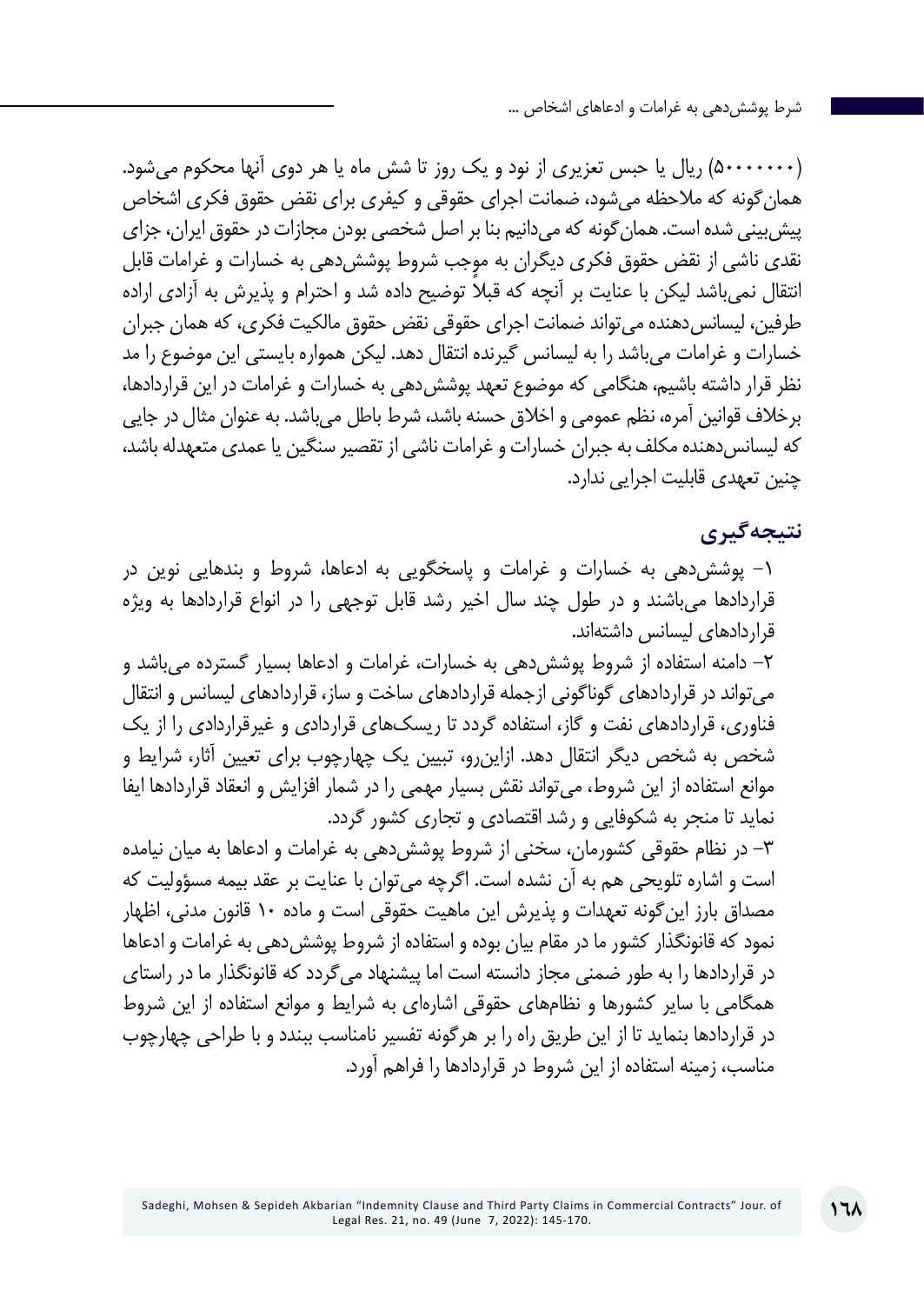### **فهرست منابع**

الف) منابع فارسی – اعلایی فرد، محمدعلی. «جنبههای حقوقی اصل جانشینی در قراردادهای بیمه». *مجله حقوقی عدالت آراء* ۴و۵)۱۳۸۵(: .91-79 - امامی، اسدالله. ح*قوق مالکیت صنعتی.* جلد ۲. چاپ اول. تهران: نشر میزان، ۱۳۹۰. - ایزانلو، محسن. شروط محدودکننده و ساقطکننده مسؤولیت در قراردادها. چاپ سوم. تهران: شرکت سهامی انتشار، .۱۳۹۰ - جعفرزاده،میرقاسم و ابراهیم رهبری. »تحلیل رقابتی تحدیدات ممنوع در قراردادهای لیسانس فناوری«. فصلنامه پژوهش حقوق خصوصی (۱۳۹۲): ۶۵-۱۰۴. - کاتوزیان، ناصر. دوره مقدماتی حقوق مدنی: وقایع حقوقی. چاپ چهاردهم. تهران: شرکت سهامی انتشار، .۱۳۸۷ -6 محمد حسن نجفی. جواهر الکالم. جلد .39 چاپ هفتم. بیروت: داراحیاء التراث العربی، .۱۳۶۲ ب( منابع خارجی

- Bennett, Michael. "Drafting Effective Indemnity Clauses", College of Law CLE, February 18, 2016. Accessed 7/14/2016, https://www.google.com.

- Bonner, Patrick J. "Marine Insurance Considerations". *Maritime Law Reporter* 4(2015): 42-48

- Booth, Peter J. "Problems with contractual indemnities(And how to avoid them)", Victorian Bar, March, 2015, Accessed 4/27/2015 at http://www.gordonandjackson.com.

- Classen, H. *Ward, A Practical Guide to Software Licensing for Licensees and Licensors: Analyses and Model Forms*. New York: American Bar Association, 2007.

- Ellis Wild, Susan. *Webster's New World Law Dictionary*. Canada: Wiley Publishing, inc, 2006.

- Garner, Bryan A. *Black 's Law Dictionary*. 7<sup>th</sup> Ed. United State of America: West Group, 1999.

- Hemnes, Thomas MS. *Intellectual Property Indemnity Clauses*. Boston: College Intellectual Property & Technology Forum, 2013.

- Holt, L. Tyrone and H. Okizaki, Carrie Lynn. Passing the Buck: Legal Limitations on Transferring Construction Risks:Legal Limitations on Allocating Risk Through Indemnification Agreements, Forum on the Construction Industry/TIPS Fidelity & Surety Law Committee, American Bar Association, January24, 2002. Accessed 12/6/2015 Available at https://www. google.nl.

- Indemnity an Liquidated damages, Accessed 10/10/2015, http://bislaandcompany.com/ pdf/Indemnity%20vs%20LD.pdf

- Jay Dratler, Jr. Licensing of Intellectual Property, New York: Law Journal Press, a division